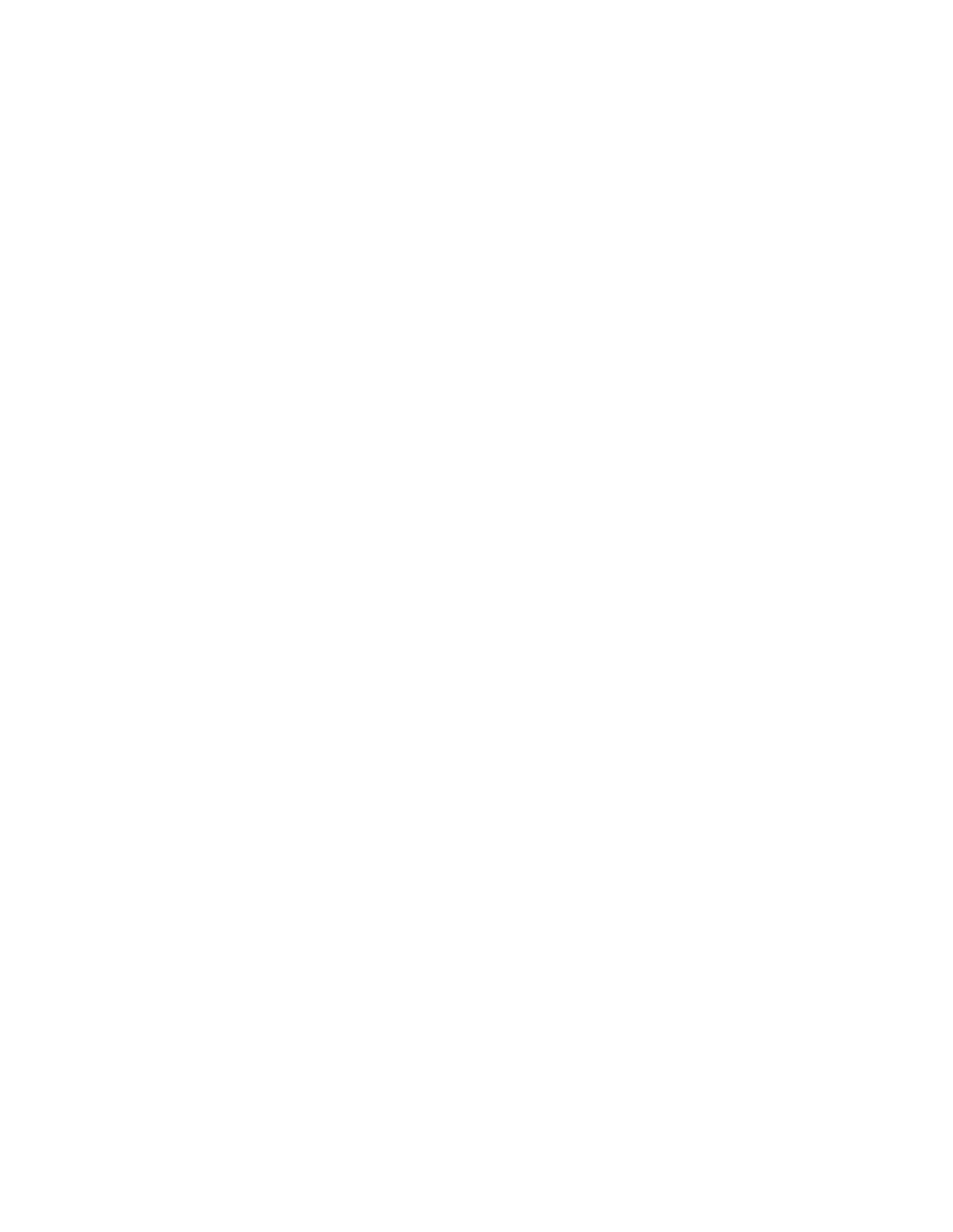### **How to use this toolkit**

This toolkit is broken into five parts: 1) social media policy, 2) guidelines for departments, 3) Web 2.0 legal issues and concerns, 4) guidelines for employees and 5) appendices.

The social media policy establishes the County Manager's Office as the clearinghouse for all new County-sponsored social media sites. Departments are required to submit a workplan for each site.

The department guidelines outline workplan requirements and considerations when setting up social media accounts for official County business.

The section addressing Web 2.0 legal issues addresses First Amendment concerns, terms of use, public meeting requirements (Brown Act), records retention, spam, intellectual property, public records act and contextual advertising. Departments can find templates for disclaimers, terms of use, privacy and other legal notices that should be included in an official County social media site.

The employee guidelines address three distinct uses of social media: required work related use of social media, personal use of social media at work and use of social media outside of work.

The appendices are supplementary materials to increase your understanding of social media and support your efforts.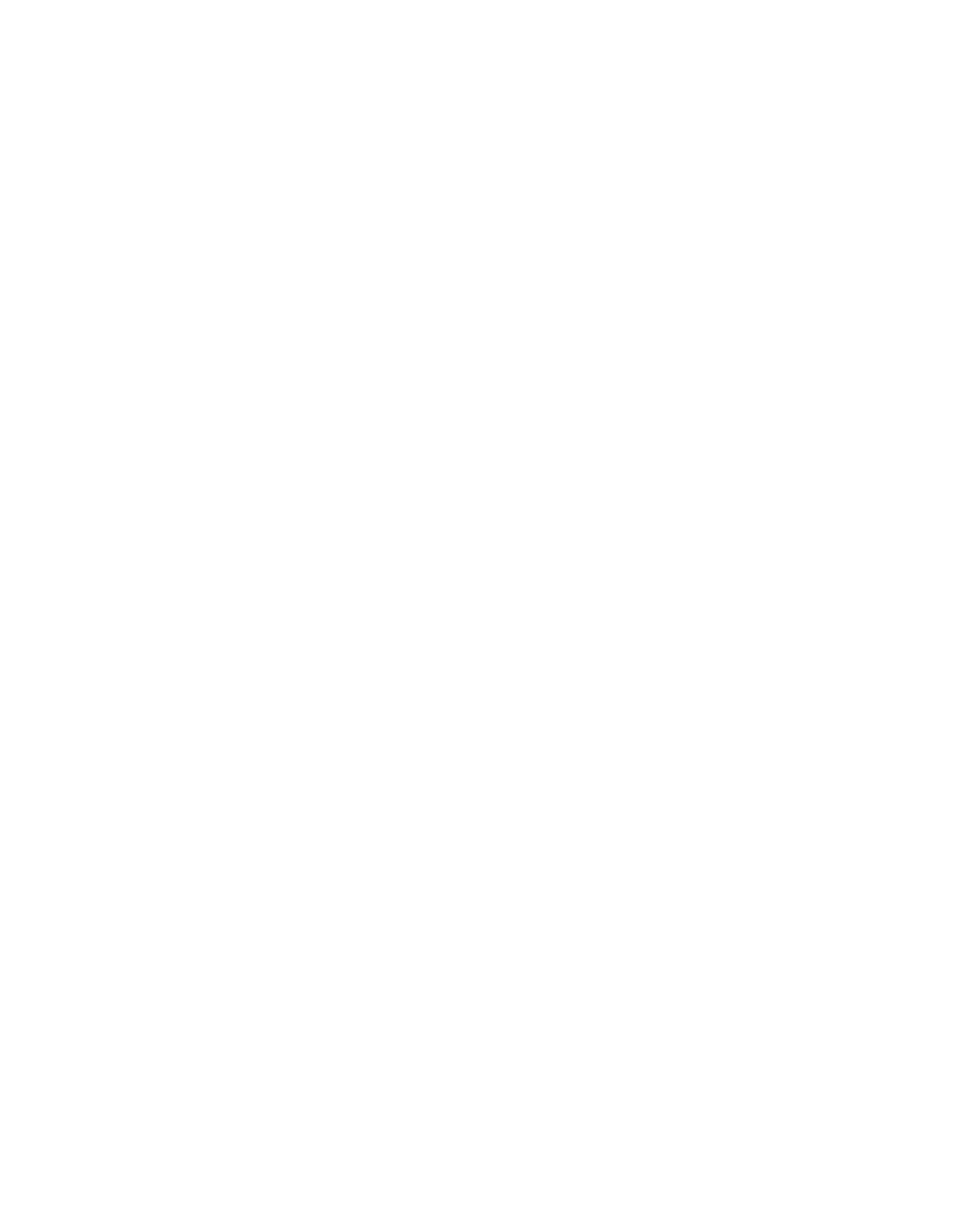### **Table of Contents**

| 1.1.<br>1.1.1.                         |  |                                                                                                                        |  |  |  |  |  |
|----------------------------------------|--|------------------------------------------------------------------------------------------------------------------------|--|--|--|--|--|
| 1.1.2.                                 |  |                                                                                                                        |  |  |  |  |  |
| 1.2.                                   |  |                                                                                                                        |  |  |  |  |  |
| 2.                                     |  | Departmental Guidelines: Establishing Social Media Accounts for Official County                                        |  |  |  |  |  |
|                                        |  |                                                                                                                        |  |  |  |  |  |
| 2.1.<br>2.2.<br>2.2.1.                 |  | Online Representation on Social Media Accounts is the Responsibility of                                                |  |  |  |  |  |
|                                        |  |                                                                                                                        |  |  |  |  |  |
| 2.2.2.                                 |  |                                                                                                                        |  |  |  |  |  |
| 2.2.3.                                 |  |                                                                                                                        |  |  |  |  |  |
| 2.2.4.                                 |  |                                                                                                                        |  |  |  |  |  |
| 2.2.5.<br>2.2.6.                       |  |                                                                                                                        |  |  |  |  |  |
| 2.2.7.                                 |  |                                                                                                                        |  |  |  |  |  |
| 2.2.8.                                 |  |                                                                                                                        |  |  |  |  |  |
|                                        |  |                                                                                                                        |  |  |  |  |  |
|                                        |  |                                                                                                                        |  |  |  |  |  |
| 3.1.<br>3.2.<br>3.3.<br>3.4.           |  |                                                                                                                        |  |  |  |  |  |
|                                        |  |                                                                                                                        |  |  |  |  |  |
| 4.1.<br>4.2.<br>4.3.<br>4.4.<br>4.4.1. |  | Required Work Related Use of Social Media Guidelines for Employees 20                                                  |  |  |  |  |  |
| 4.4.2.                                 |  |                                                                                                                        |  |  |  |  |  |
| 4.4.3.                                 |  | Guidelines for Employees Engaging in Social Media Outside of Work 23                                                   |  |  |  |  |  |
| <b>Appendices</b>                      |  | Appendix A: Current County Policies Related to Social Media<br>Appendix B: Should I Respond to a Comment Decision Tree |  |  |  |  |  |

Appendix C: San Mateo County Social Media Sites<br>Appendix C: San Mateo County Social Media Sites<br>Appendix D: The Social Media Landscape and Glossary of Terms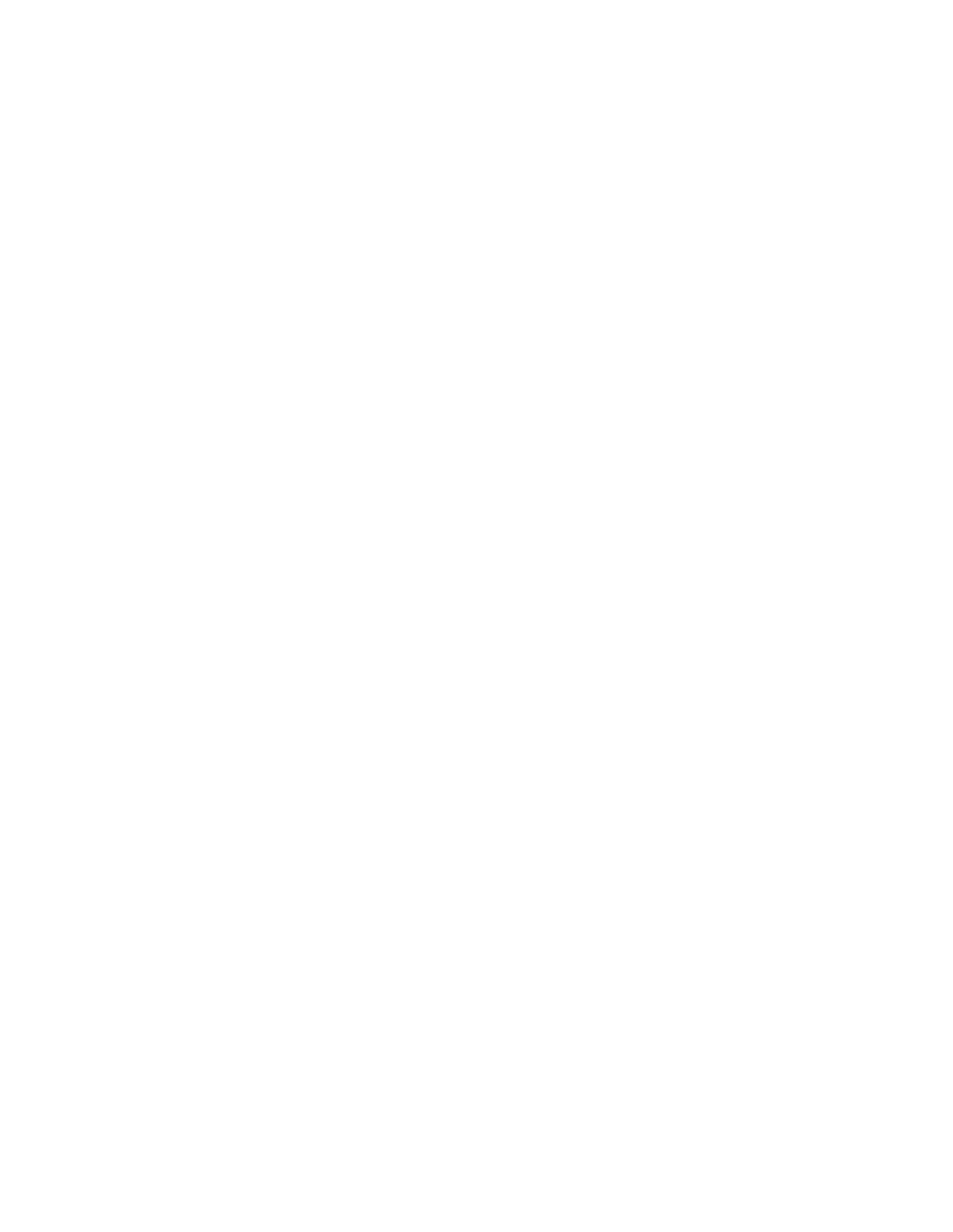## 1. San Mateo County Social Media Policy

### **1.1. Introduction**

### **1.1.1. Overview**

Web 2.0 and social media are umbrella terms that define the various activities that integrate technology, social interaction, and content creation. Social media uses the "wisdom of crowds" to connect information in a collaborative manner online. Social media uses many technologies and forms, including Really Simple Syndication (RSS) and other syndicated web feeds, blogs, wikis, photo–sharing, video–sharing, podcasts, social networking, social bookmarking, mashups, widgets, virtual worlds, microblogs (Twitter), and more. (See Appendix D: The Social Media Landscape and Glossary of Terms for a more detailed description of social media services and tools.)

To address the fast-changing landscape of the Internet and the way residents communicate and obtain information online, San Mateo County departments may consider participating in social media to reach a broader audience. San Mateo County supports the use of social media to further the goals of the County and the missions of its departments where appropriate.

San Mateo County endorses the secure use of social media tools to enhance communication, collaboration and information exchange; streamline processes; and foster productivity improvements. However, their application must not compromise data confidentiality and integrity. This policy establishes guidelines for the use of social media.

### **1.1.2. Background**

Social media has accelerated the shift from mainstream media to the Internet. microblog sites like Twitter and video sites like YouTube enable the person on the street to instantly report events as they unfold.

Likewise, social media offers government new ways of informing the public, engaging residents and targeting constituents with tailored messages at a low cost. Creating a public commons online is not without peril because it is difficult to anticipate situations as yet unknown. Moving forward in a deliberate, thoughtful manner is the County's chosen approach. By implementing effective policies and adequately training employees, we can avoid problems along the way.

The use of social media contributes to the Shared Vision 2025 outcome of a Collaborative Community by enhancing communication, collaboration, transparency, and information exchange.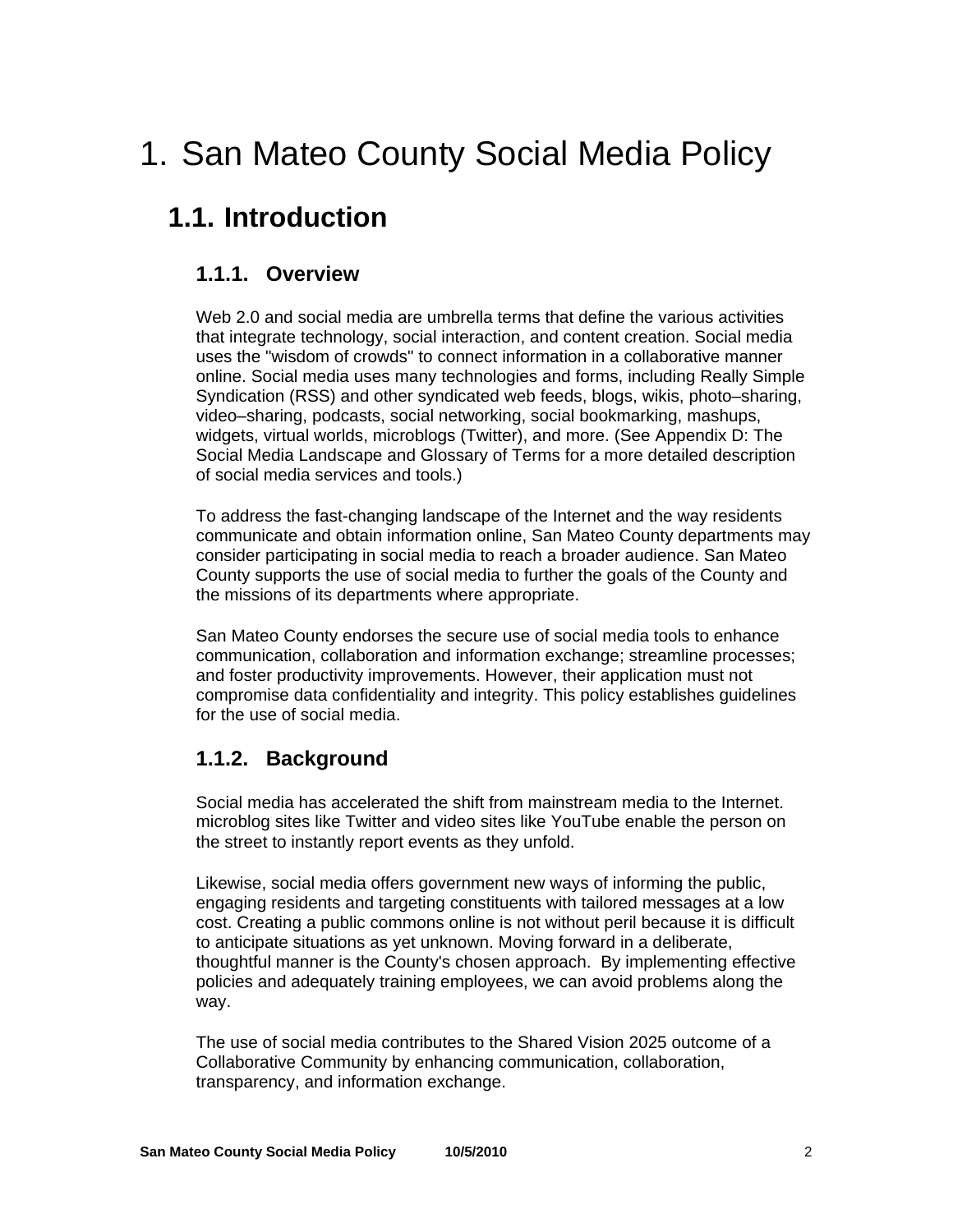### **1.2. Social Media Policy**

- 1. All official San Mateo County presences on social media sites or services are considered an extension of the County's information networks and are governed by County policies, including e-mail, Internet usage and portable computer policies.
- 2. The County Manager will review department workplans for social media sites and may delegate this review function to the E-Government Advocate and the County Communications Manager; however, online county-created representation on social media accounts is ultimately the responsibility of department heads.
- 3. The E-Government Advocate and the County Communications Manager will help departments develop appropriate uses for social media, identify the best social media tools to achieve their goals and define a strategy for community engagement using social media.
- 4. Departments that use social media are responsible for complying with applicable federal, state, and county laws, regulations, and policies. This includes adherence to established laws and policies regarding copyright, records retention, Freedom of Information Act (FOIA), First Amendment, Health Insurance Portability and Accountability Act *(*HIPAA*)*, privacy laws and information security policies established by San Mateo County. These guidelines attempt to address the most common concerns in these regards, but departments should contact County Counsel with any questions regarding these areas.
- 5. Wherever possible, links to more information should direct users back to the County's official website for more information, forms, documents or online services necessary to conduct business with San Mateo County. In addition, to the extent that use of social media includes allowing users to post comments, the site must include a list of the applicable guidelines being applied by the County to the forum.
- 6. Employees representing the County government via social media outlets must conduct themselves at all times as representatives of San Mateo County. Employees that fail to conduct themselves in an appropriate manner shall be subject to appropriate disciplinary actions.
- 7. The E-Government Advocate and the County Communications Manager will monitor content on each of the department social media sites to ensure adherence to the social media policy for appropriate use, message and branding consistent with the goals of San Mateo County.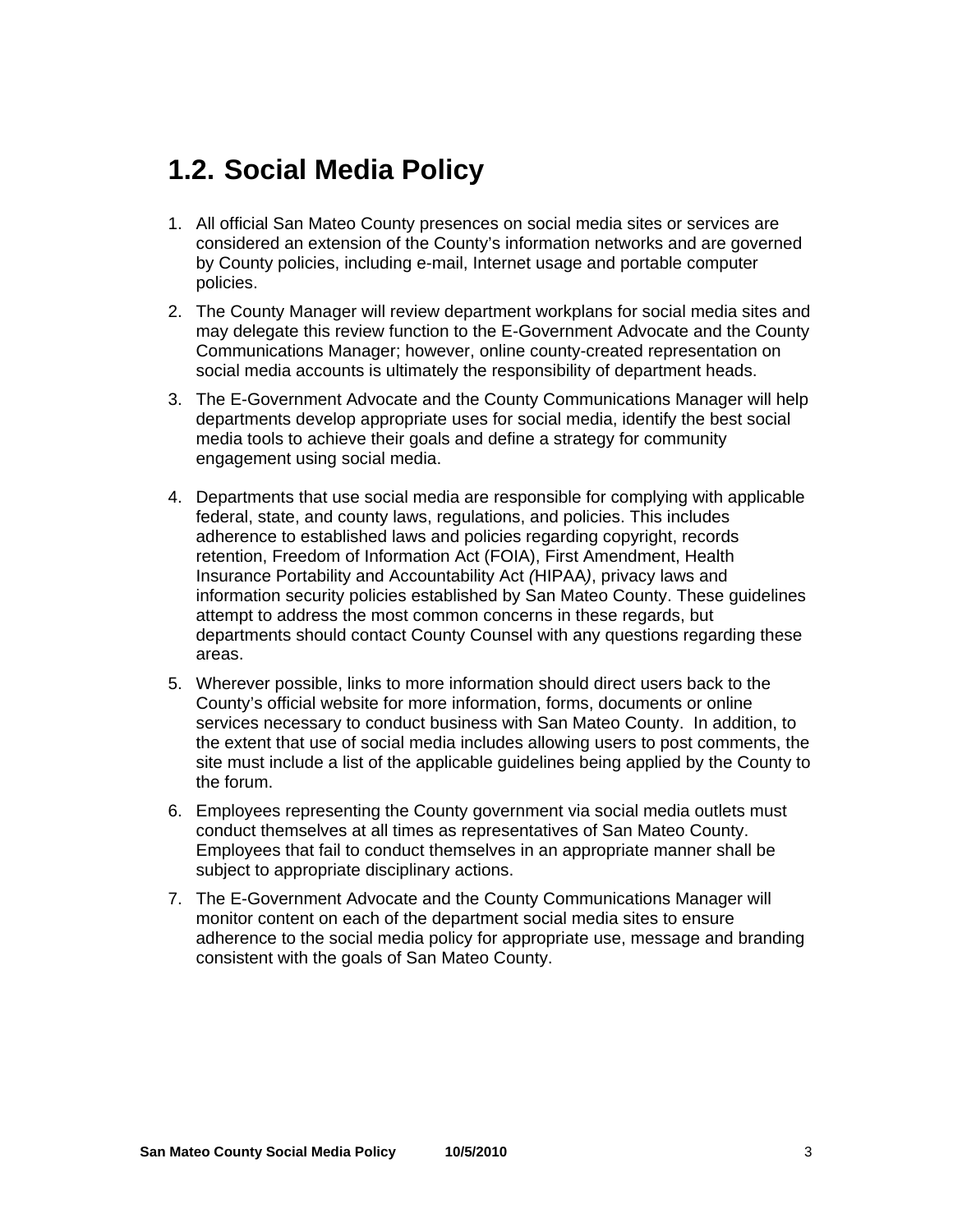## 2. Departmental Guidelines: Establishing Social Media Accounts for Official County **Business**

### **2.1. Develop a workplan**

The workplan should include:

- 1. Purpose
- 2. Describe what business, governmental, or policy objective you want to achieve.
- 3. Explain the advantages of using the social media application(s) you have chosen.
- 4. Show how social collaboration will advance over time and a strategy for publicizing the site.
- 5. Means for establishing authenticity of site
- 6. Process for reviewing and responding to comments
- 7. Moderation and privacy policy
- 8. A record retention procedure
- 9. A summary of the department's decisions regarding the legal issues outlined in these policies
- 10. An exit strategy -- outline triggers for deactivation of an account.
- 11. Staffing
- 12. Number of staff assigned, titles and reporting structure
- 13. Expected time commitment
- 14. Training for managers, supervisors and staff in use of social media.
- 15. Set clear objectives.
- 16. Discuss acceptable use.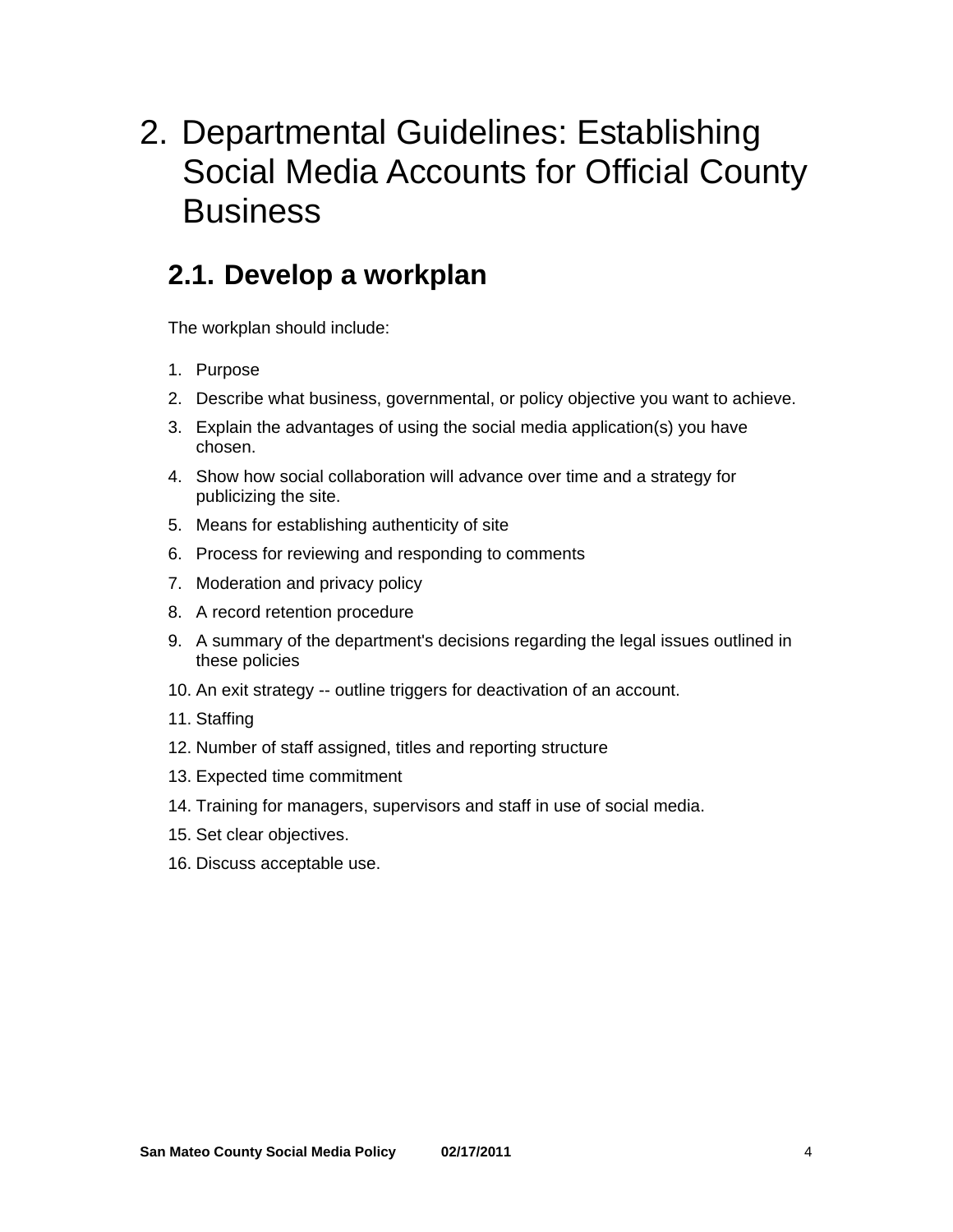### **2.2. Account Management Guidelines**

### **2.2.1. Online Representation on Social Media Accounts is the Responsibility of Department Heads**

- Department heads will appoint a social media moderator(s) to manage the social media account, who will ensure the appropriateness of content.
- Designated moderator(s) shall:
	- o Be a San Mateo County employee.
	- o Be familiar with San Mateo County policies.
	- o Understand the scope of responsibility and be appropriately trained to interact on behalf of a department.

### **2.2.2. Social Media Training**

Once the department has decided to engage in the use of social media, the agency will entrust specific individuals with the responsibility of posting and updating the agency's social media identity or page (e.g. writing the blog, drafting and sending out the micro-blogs, updating the social networking page). Agencies must articulate clear expectations for its use prior to securing the social media identity or page.

### **2.2.3. Establishing Authenticity — Branding**

Follow these guidelines in order to provide authenticity and legitimacy to your social media site.

- Use the County seal and/or department logo on social media accounts to confirm authenticity of site.
- Include a link from your official web page to your social media account and vice versa.
- Complete your one line bio where applicable. Make sure it includes something about being the "official account" for your department or division. Make sure it includes "San Mateo County."
- Make sure your name includes some form of San Mateo County, such as, SMC.

### **2.2.4. Use a County E-mail Account to Post**

To assure that information posted on social media accounts are official, timely and accurate, all material posted should be tied to the moderator(s) San Mateo County e-mail account. Coordinate with the County Manager's Office and ISD to unblock social media from County computers and to establish an appropriate email account and url or web address.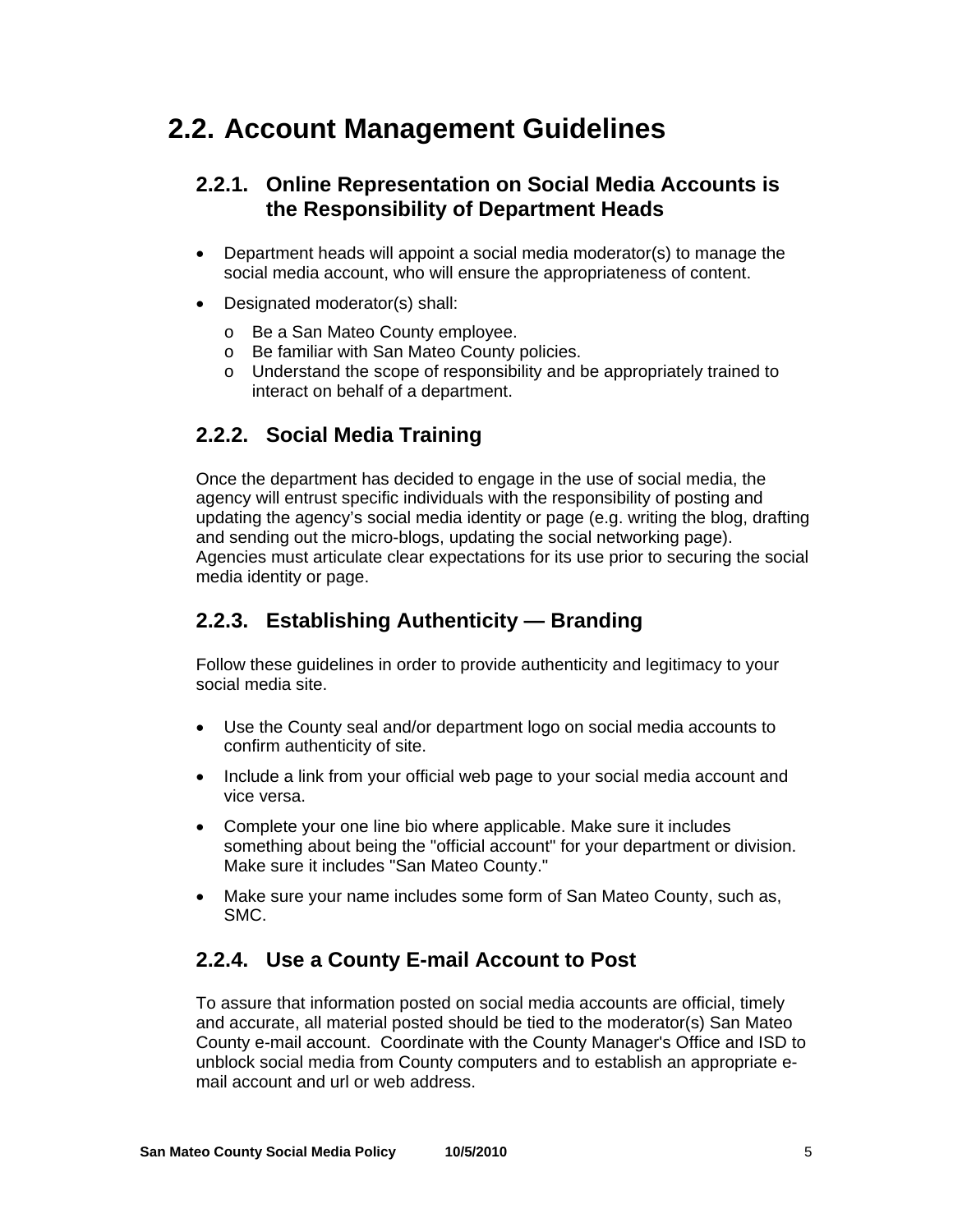### **2.2.5. Retention of Records**

- All content is to be fully accessible to any person requesting documents from that site.
- No records should ever be deleted without just cause from any social media network, rather be retained through the specific means provided by the particular network of choice. (See Section 2.2.8 Updating Account Content: Content Deletion)
- Responsibility is left to each department to retain records (refer to the IT Security Officer and County Counsel for suggestions).

### **2.2.6. Security of Social Network**

The following strategies can minimize the risk of a hacker breaking into your site.

- Protection Strategies
	- o Follow the County's password policy guidelines when setting passwords for social media sites.
		- http://intranet/Attachments/Intranet/Policies/pwd\_policy\_guidelines.pdf
	- o Never leave station unattended or unlocked when logged on to a social media account.
	- o Only department head, or designee, and moderator should know login and password to social media account(s).
	- o At least two people should have the password.
	- o If moderator(s) change, login and password should also change.

Even with these measures, sites are not immune from attacks by tenacious criminals. One sign of intrusion is defacement, in which your web page is replaced with the attacker's message. Another indicator might be complaints of e-mails containing a virus or a fraudulent message coming from a County social media account.

- Network Attack Protocol If security of account has been compromised:
	- o Call ISD Help Desk as soon as you notice a problem..
	- o Change login and password information immediately.
	- o Acknowledge security breach to social media followers. The County Communications Manager and/or your Public Information Officer can help you develop a communications strategy.
	- o Look for signs of damage, make necessary corrections.
	- o Report incident to County Manager's Office and IT Security Officer.

### **2.2.7. Posted Material Guidelines**

All material posted shall be consistent with San Mateo County's mission, vision and values.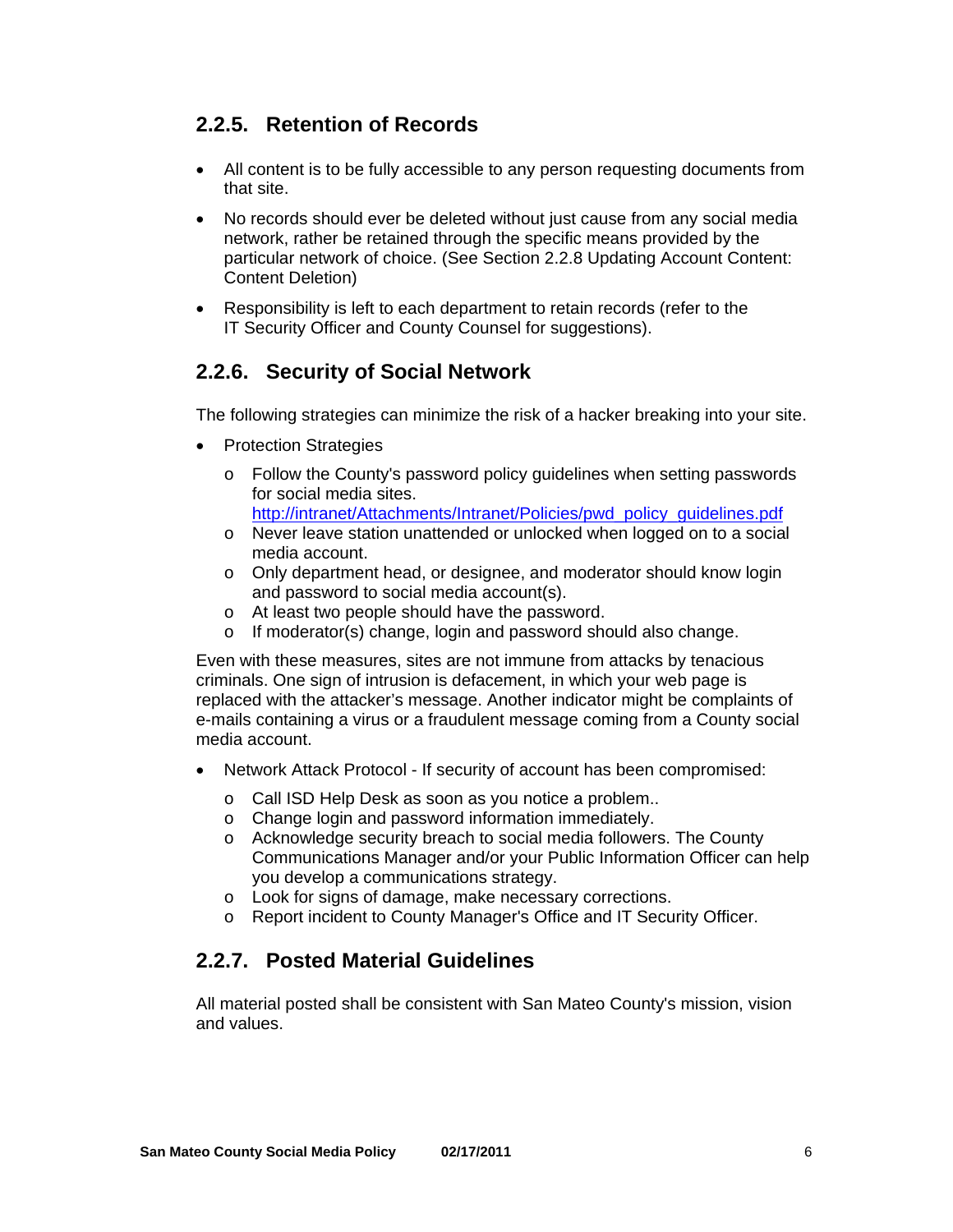### **2.2.8. Updating Account Content**

### **Appropriate Times**

- Regularly: Departments should develop a workplan to monitor accounts daily and update as appropriate for the type of site. For example, be prepared to post to Twitter a minimum of 2-3 times per week to build a following.
- Emergency: Departments should address use of social media during an emergency within their respective department emergency operations plan.
- Dissemination and Interaction Tips
	- o Monitor your social media network for discussion about San Mateo County, to reduce/eliminate inappropriate discussions/posts.
	- o All County accounts should be viewable to the public and should not use privacy settings.
	- o County accounts should only join a group or become a fan of a page if it is related to work (can include professional, governmental or non-profit organizations).
	- o County accounts can create their own groups by using the same guidelines mentioned in this policy.

### **Acceptable Content**

Acceptable forms of content include, but are not limited to:

- Text
- Video and photographs Be sure to check images and videos for sensitive information in the background. Obtain photo releases as needed
- Graphics
- Links (hyperlinks)

#### **Unacceptable Content**

#### **Before removing content from a public user that violates these guidelines consult with County Counsel.**

- Profane language or content.
- Content that promotes, fosters or perpetuates discrimination of protected classes under the equal opportunity ordinance.
- Explicit sexual or harassing content, images or links to sexual or harassing content, images or links.
- Violent or threatening content.
- Solicitation of commerce, commercial activities, fund-raising or sponsorship.
- Conduct or encouragement of illegal activity.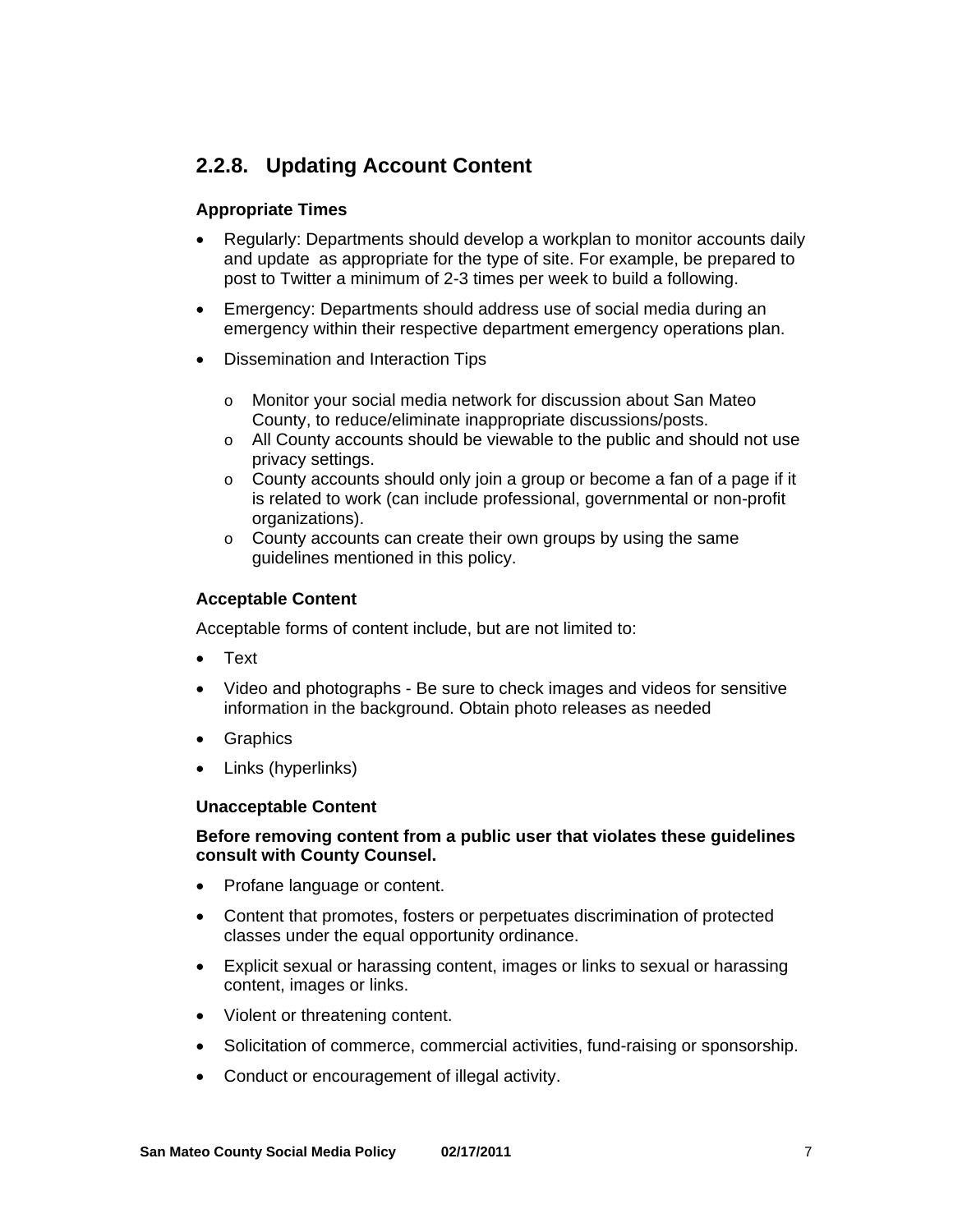- Information that may compromise the safety or security of the public or public systems; or content that violates a legal ownership interest of any other party, such as trademark or copyright infringement.
- Political activities.
- Anything that violates San Mateo County's policies and procedures.
- Personal information about employees.
- Off topic discussions or postings.
- Making or publishing of false, vicious or malicious statements concerning any employee, supervisor, the County or its operations.
- Links that are:
	- o Primarily commercial in nature.
	- o Charge a user-fee for access.
	- o Deemed misleading, contain unsubstantiated claims or are determined to be in conflict with the San Mateo County's mission, vision and value statements.

### **Content Deletion**

- Unacceptable content should be removed as soon as possible after consultation with County Counsel. Deleted records should still be retained for public record.
- Individual -- friends, fans or followers -- shall be removed if they continue to post inappropriate content. One warning should be given. If the individual posts inappropriate content a second time, he shall be removed or blocked. The following verbiage can be used to warn individuals about their content:

"Your recent post is in violation of San Mateo County's Social Media Policy. Refrain from posting inappropriate content in the future. If you do not refrain from posting such content, we will regretfully have to block you from further posts. Thank you for understanding."

Again, It is best to consult with County Counsel before removing a member of the public.

• Tagged Material - Material that is tagged to departmental accounts should be monitored to ensure appropriateness. If the tag is inappropriate, moderators or designees shall remove the tag promptly.

#### **Reservation of Rights**

The County Manager, or designated representative, reserves the right to delete submissions that are deemed inappropriate.

If the County Manager's Office, or a designated representative, chooses to delete any record for unacceptable content, it is still that particular department's responsibility to retain a public record of that content and keep a running record of why the record was removed.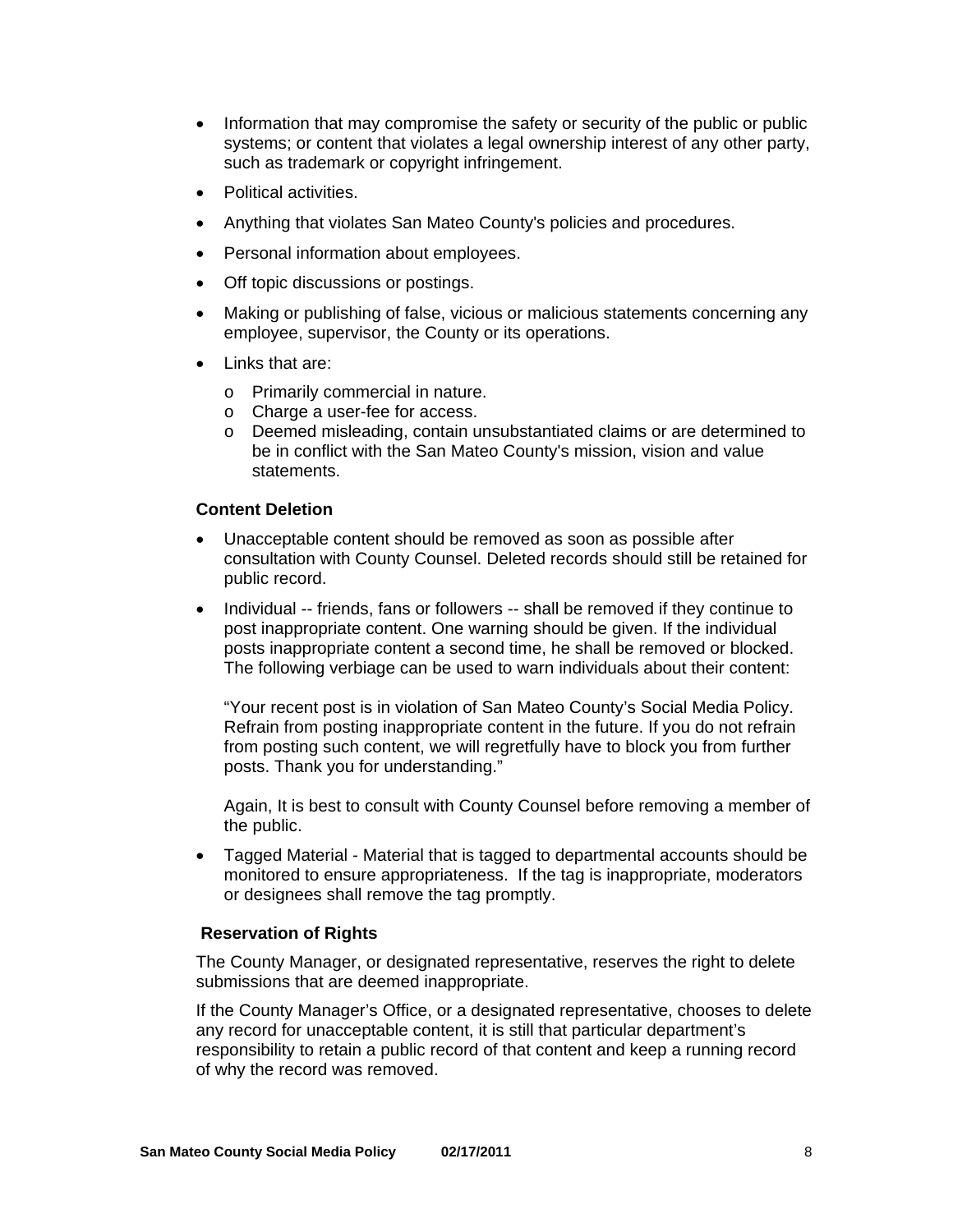## 3. Social Media/Web 2.0 Legal Issues

### **3.1. Introduction**

Use by County departments of social media implicates various legal issues. In order to protect each department and the County from unwanted problems, each department considering utilizing social media/Web 2.0 must review the following points/issues (listed in Part 1, below), present a summary of its anticipated use with respect to these legal issues in its workplan (requirements listed in Part 2, below), and then finalize a Statement of Departmental Policy with respect to the use of that particular social media/Web 2.0 resource for posting on or linking from the social media/Web 2.0 website before utilizing the social media (requirements listed and sample language provided in Part 3, below). The department should contact County Counsel with questions or concerns about these or other legal issues, as it is important to make decisions about these issues *before* utilizing social media.

### **3.2. Part 1 - Legal Concerns:**

In preparing to use social media/Web 2.0 resources, a department should consider each of the following **underlined topics** before making a decision to use the resource and keep these points in mind when drafting its workplan:

**Terms of Use**. Departments utilizing social media/Web 2.0 resources should be aware that each site or resource likely has its own terms and conditions of use, and some of those terms and conditions may create a conflict with County policies. Each department must review the terms and conditions of use for each site or resource it plans to use and address any issues they spot in the legal discussion section of the workplan during the planning stage. The department's assigned attorney in the Office of County Counsel should be consulted regarding all such terms of use before the department decides to use the site or resource. Where the terms of use implicate an issue, County Counsel will provide input to the department regarding ways to address the issue or counsel the department on the risks it is assuming in utilizing the social media/Web 2.0 resource.

Aside from the content of a particular social media outlet's terms of use, there are a few general blanket restrictions on the County end that will apply to such use. The list, which is subject to modification, includes the following:

**First Amendment Concerns.** The United States and California Constitutions protect the freedom of speech of citizens from undue restrictions by the government. Because the County and its departments are government actors, the ways in which they can limit speech are restricted by these constitutional protections, including the First Amendment.

To the extent that social media sites or resources permit users other than the department to generate content, such as by posting comments, the department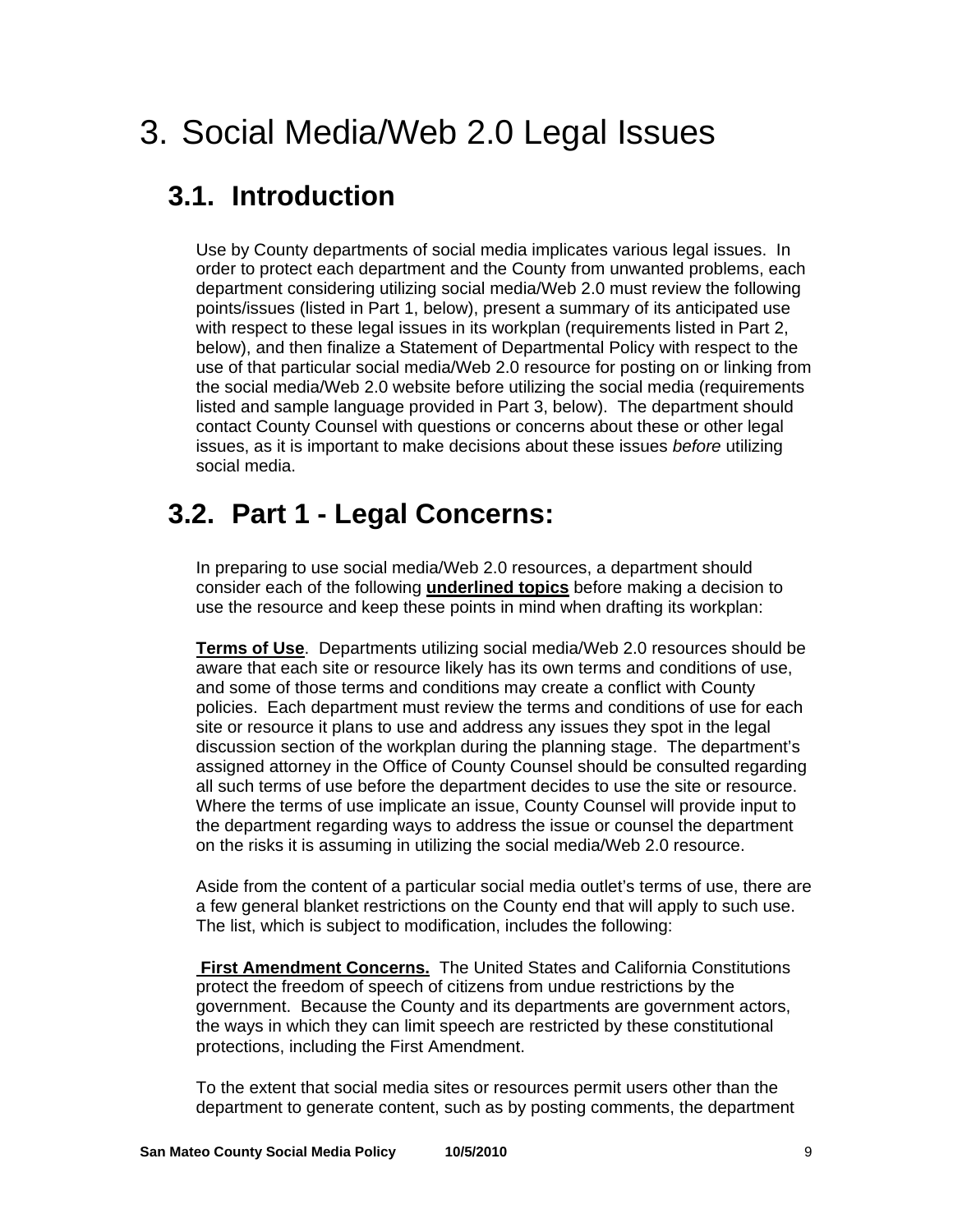must be careful when deciding whether to permit such user-generated content. If a department's use of a site is only informational, such as using a site to disseminate information without permitting comments by other participants, the department may list information that would be appropriate for sharing with the public. However, if the department decides to use the site to permit usergenerated content (i.e., content from outside the department) to be posted or shared, First Amendment issues can come into play.

 In order to protect the department and the County, the department *must* adopt one of the following designations for its use of the social media and follow the accompanying requirements below *before* beginning its use of the social media site or resources. Any planned change to the type of use by the department must be made in consultation with County Counsel and must also be made in accordance with these categories and requirements *before* such change is made. The categories are:

**Information sharing only:** If the use of the site/resource involves only sharing of information by the department, with no posting of information by anyone other than authorized department representatives, then the use of the site or resource is considered "information sharing" and does not create any kind of public forum. This is true even if others can send messages to the department through the resource or site. So long as such messages are not posted for others to view, the use remains "information sharing" only. Creating a list of information based on input from others, such as a public list of frequently asked questions, does not turn the use into a public forum.

**Non-public forum:** If the department wishes to create a limited, nonpublic forum for use by a small set of individuals, such as by department employees only, it can impose restrictions on the kinds of topics it wishes to encourage input on or even can limit the types of views on the topic that are permitted. To the extent that social media/Web 2.0 resources are used for this purpose, the department should limit access to the intended users so as to avoid permitting authorized users to have comments broadcast to the general public, thus destroying the non-public nature of the forum. The level of control associated with this kind of non-public forum requires clear restrictions determined in advance regarding the limits on content and that prevent general access. As with public forums below, the restrictions on topics or even on particular viewpoints should be clear, objective, and uniformly applied.

**Public forum:** If the department opts to permit comments, feedback, or other information to be posted by anyone other than the department representative(s) for viewing by the public or other users, the department may be creating a public forum of some kind. The ability of the department to limit, alter, or remove such comments, feedback, or other information depends on the policies adopted by the department prior to allowing such content.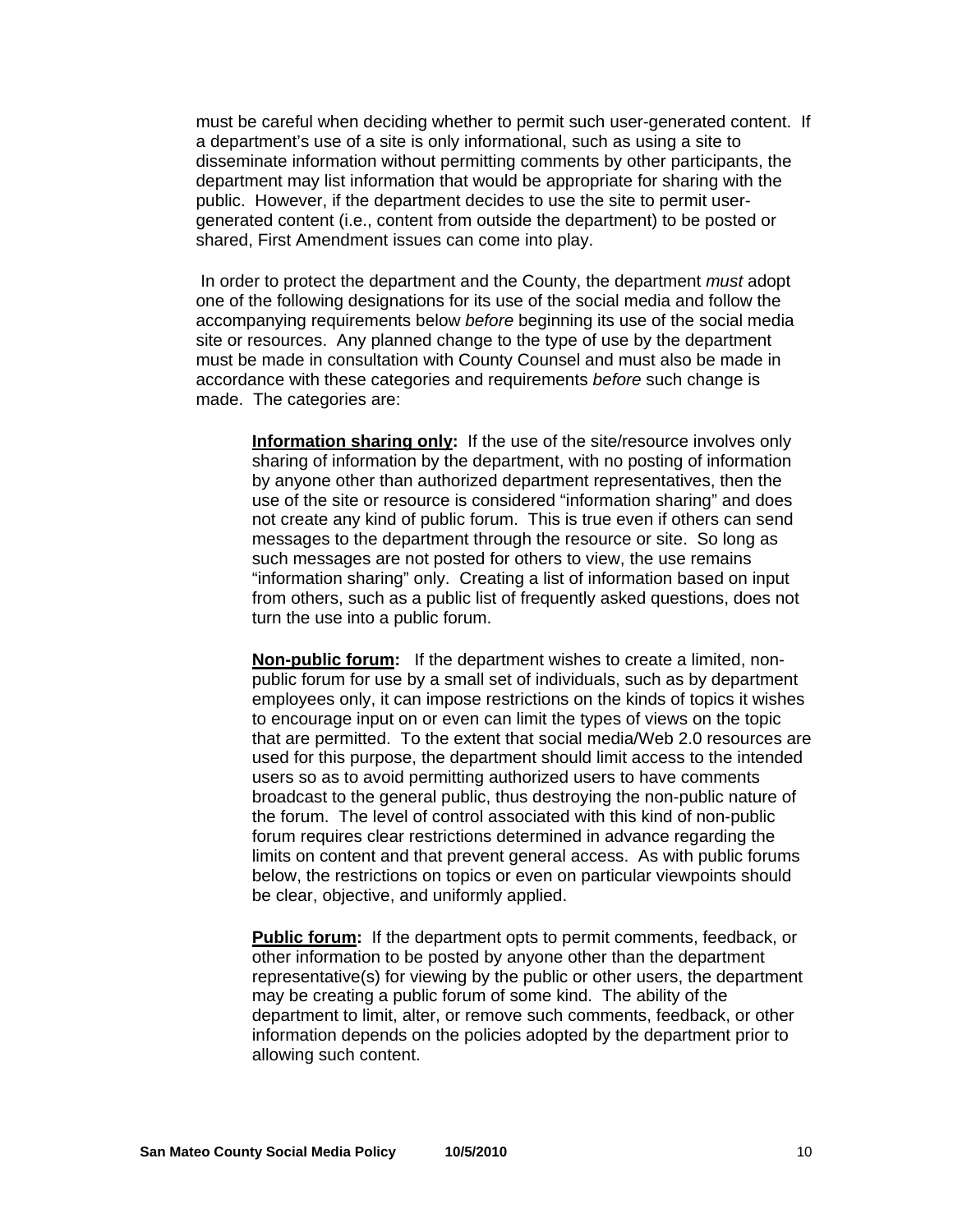In no event should the department engage in discrimination based on the viewpoint of such comments, feedback, or other information. Once the forum is opened to participation by the public, the department must remain viewpoint neutral. However, there are ways in which the department can limit or control the content of such forums. Also, the department must be clear to users about the type of forum it is creating, indicate any limits on the types of content allowed in clear, unambiguous terms, and be consistent in the application of those limits on all comments, feedback, or other information. Accordingly, the department must decide which of the following types of forums it wishes to create:

*Designated public forum***:** If the department wishes to allow substantial input from others with minimal restrictions, it can create a designated public forum. In general, a designated public forum only permits contentneutral limitations on the kind of speech, for example where speech is limited in the manner in which it is submitted. So, a department could limit the timeframe during which comments on a particular topic are permitted, or it could restrict all comments to a certain length. In order to limit the kinds of views expressed, the department would need to show that the restrictions are necessary to serve a compelling government interest and that the restriction is narrowly drawn to achieve that end. Such restrictions can be hard to draft, and accordingly a department should create a designated public forum with caution. In creating such a forum, the department is generally limiting its own ability to remove content that may be deemed divisive, upsetting, or even off-topic.

*Limited public forum***:** If the department wishes to allow input from others that is limited to specific topics, it can create a limited public forum. In general, although a limited public forum still only permits content-neutral limitations on the kind of speech, it does allow for speech to be restricted to certain topics. For example, a department could create a forum for others to post questions regarding a particular subject matter. So long as the department is clear about the topical restrictions and is uniform in its enforcement, the department has the ability to remove comments that are off-topic. However, the department should still be aware that it will need to leave in place comments that, although perhaps off-color and non-productive, still relate to the topic. So, if the department asks for questions regarding its policies for dealing with the public, and someone posts a facetious question that suggests the department head has no interest in dealing with the public, that comment should not be removed. When in doubt about whether a comment can be removed, the department should consult with County Counsel. To help create a limited public forum, the department should avoid subjective or overly general criteria regarding the subject-matter limitations. The more limited, more objective, and more specific the criteria is, the better. Also, the department should consider whether it wants to restrict participation using objective criteria (e.g., limiting participation to employees or certain groups of constituents) or utilize administrative control over access to the forum. Both such controls can help create a secure limited public forum. Also, in a limited public forum, policies against "personal attacks" may be permissible so long as the limitation is reasonably necessary to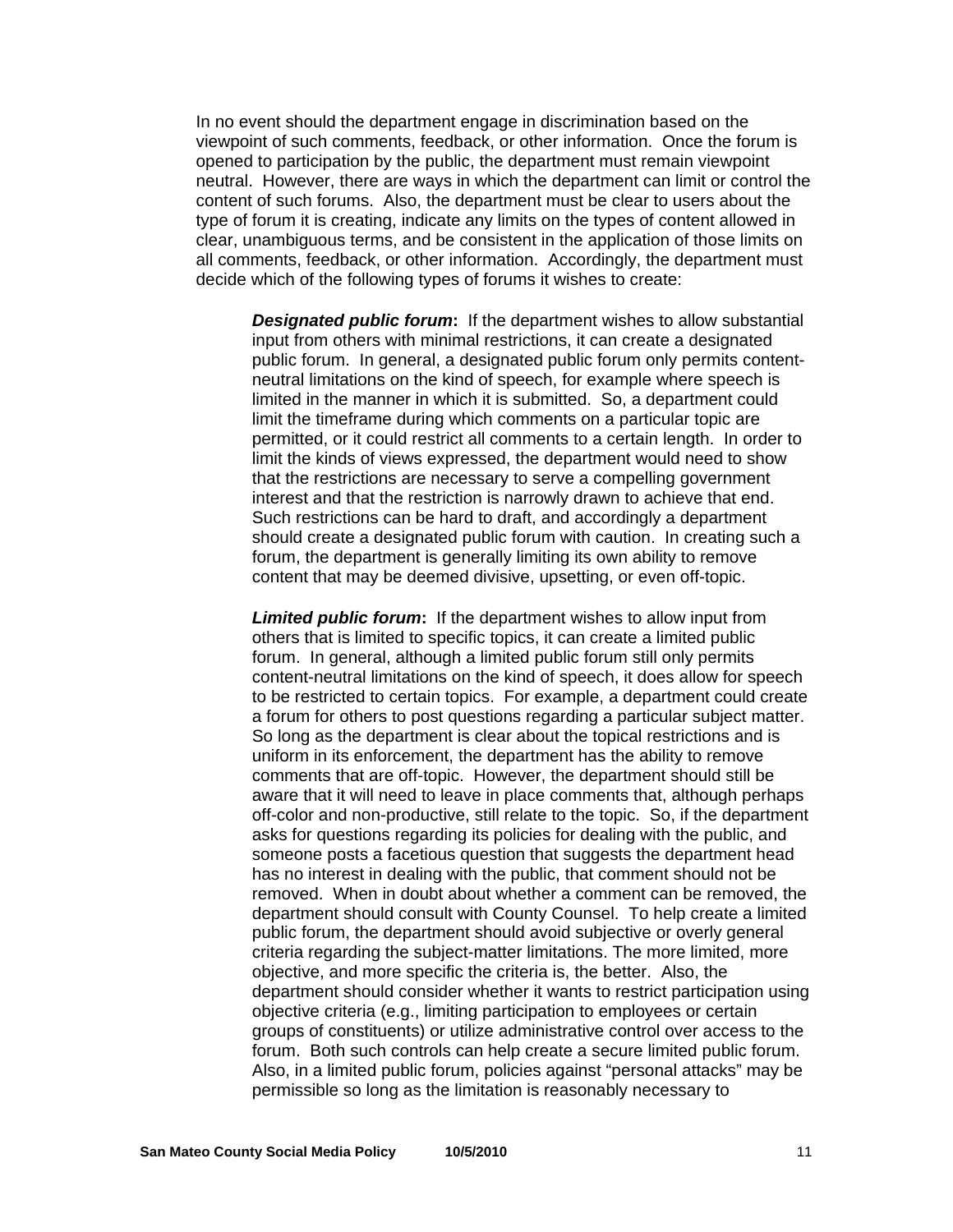encourage public participation and foster discussion of the issues for which the forum was created.

For any forum created by the department, the department must post the applicable information listed below on the social media website, must consistently apply its guidelines to all comments, and must utilize objective and specific criteria for limiting comments, as outlined below.

Also, although social media sites might have their own policies restricting users in their speech (e.g., limits on use of profanity or personal attacks), the department should avoid enforcing those rules itself. In order to remain viewpoint neutral, the social media site itself should enforce such restrictions, not the department.

**Public Meeting Requirements (the Brown Act):** The Ralph M. Brown Act (Gov. Code, § 549501 *et seq*.) governs meetings conducted by local legislative bodies, such as boards of supervisors, city councils, and school boards. The purpose of the Brown Act is to facilitate public participation in local government decisions and to curb misuse of the democratic process by secret legislation by public bodies, and the Brown Act imposes an "open meeting" requirement on local legislative bodies. The Act only applies to multi-member bodies such as councils, boards, commissions and committees, which are created for the purpose of reaching collaborative decisions through public discussion and debate. For purposes of social media/Web 2.0, departments must remain aware that the Brown Act applies to meetings of a majority of the members of such multi-member bodies, including "serial meetings," which can be held when members collect information or conduct business by communication in sequence, such as by e-mail or the Internet. The department should avoid having its use of social media/Web 2.0 create a meeting of such multi-member bodies, and when in doubt the department should contact County Counsel. More information on the Brown Act is available at

[http://caag.state.ca.us/publications/2003\\_Main\\_BrownAct.pdf](http://caag.state.ca.us/publications/2003_Main_BrownAct.pdf)

**Public Records Act:** Information posted by the department on a social media/Web 2.0 site, including information the department permits to be posted by other users, may be subject to the Public Records Act. To the extent such social media outlets are open to the public, the public by definition already has access to those records and can access them without the assistance of the department or the County. However, the cautionary language below should be used by the department on the site/service. In addition, the department should consider whether it wants to archive information from the site for any reason.

**Dissemination of Information and Spam/Text Messaging:** The department should avoid sending spam by way of social media/Web 2.0 unless participants have opted-in to notifications of some kind. In addition, the department should never send unsolicited text messages to mobile telephone devices as doing so is against the law. If the department plans to collect contact information from social media participants to use to disseminate information, the department must: (1) post its policy regarding authorized uses of the distribution list; (2) require subscribers to opt-in to the list; (3) permit subscribers to remove themselves from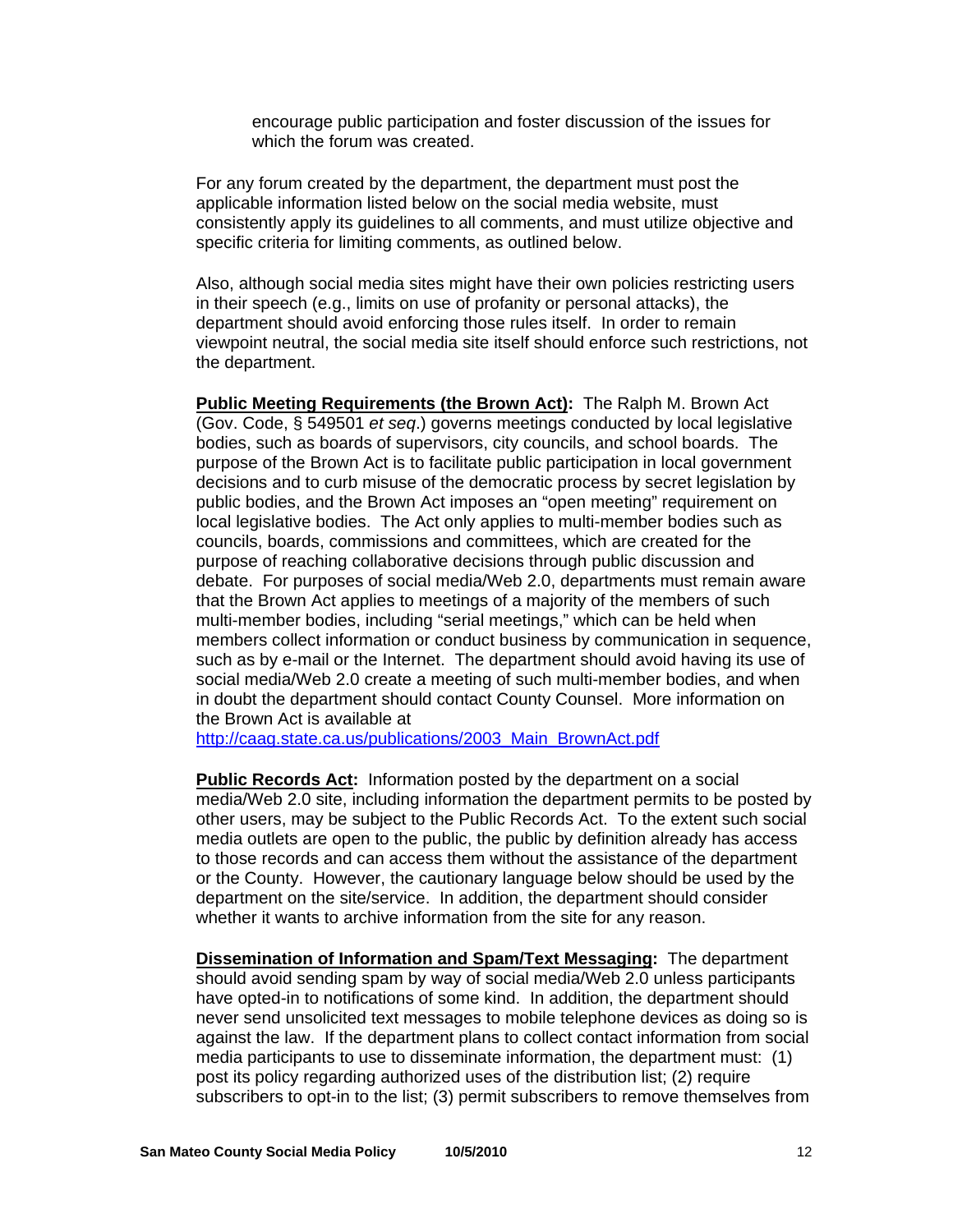the list at any time by contacting a listed representative of the department; (4) not release the list of subscribers except as authorized by law; and (5) not use the list except as outlined in the department's posted policy regarding use of the list.

**Intellectual Property:** The department shall avoid using the intellectual property (trademarks, artwork, music, other protected symbols or copywritten materials) of other individuals or organizations unless expressly authorized by the owner to use the protected intellectual property.

**Advertising:** Many social media/Web 2.0 services use contextual advertising that is not within the control of the department. Accordingly, the policy statement below regarding advertising should be included in the department's policies on the site/service.

### **3.3. Part 2 - Summary of Anticipated Use for workplan:**

In preparing its workplan, the department should include discussion of how each of the legal issues raised above will come into play, if at all, in relation to its planned use of the social media/Web 2.0 resource being considered. There is no specific format for drafting this discussion, but the department can use the **underlined topics** from Part 1, above, as an outline for addressing the legal issues. The legal summary should include a statement indicating that the department's attorney with County Counsel has reviewed the social media/Web 2.0 website's terms of use, listing the name of the attorney and any issues identified by the attorney during the review. The summary should also indicate which type of forum, if any, the department's use will create in relation to the First Amendment concerns listed above. The department can then address the other legal issues listed, and it can simply state that certain issues are not implicated if that is the case.

### **3.4. Part 3 - Statement of Departmental Policy:**

In relation to the department's use of the specific social media/Web 2.0 resource, the department should work with County Counsel to draft a formal statement of the department's policies relating to the use of that particular resource. The statement should be posted on the site or service in an accessible location, ideally being posted on the site/service itself or, if that is not possible, via a link on the site/service to a copy of the statement, which can be posted on the department's public internet site.

That statement should include the following, filling in information in [brackets] as appropriate:

"**Purpose:** The San Mateo County [Department name] has decided to use this site/service for the purpose of [insert purpose, being as specific as possible]. The [Department name]'s use of this site/service is being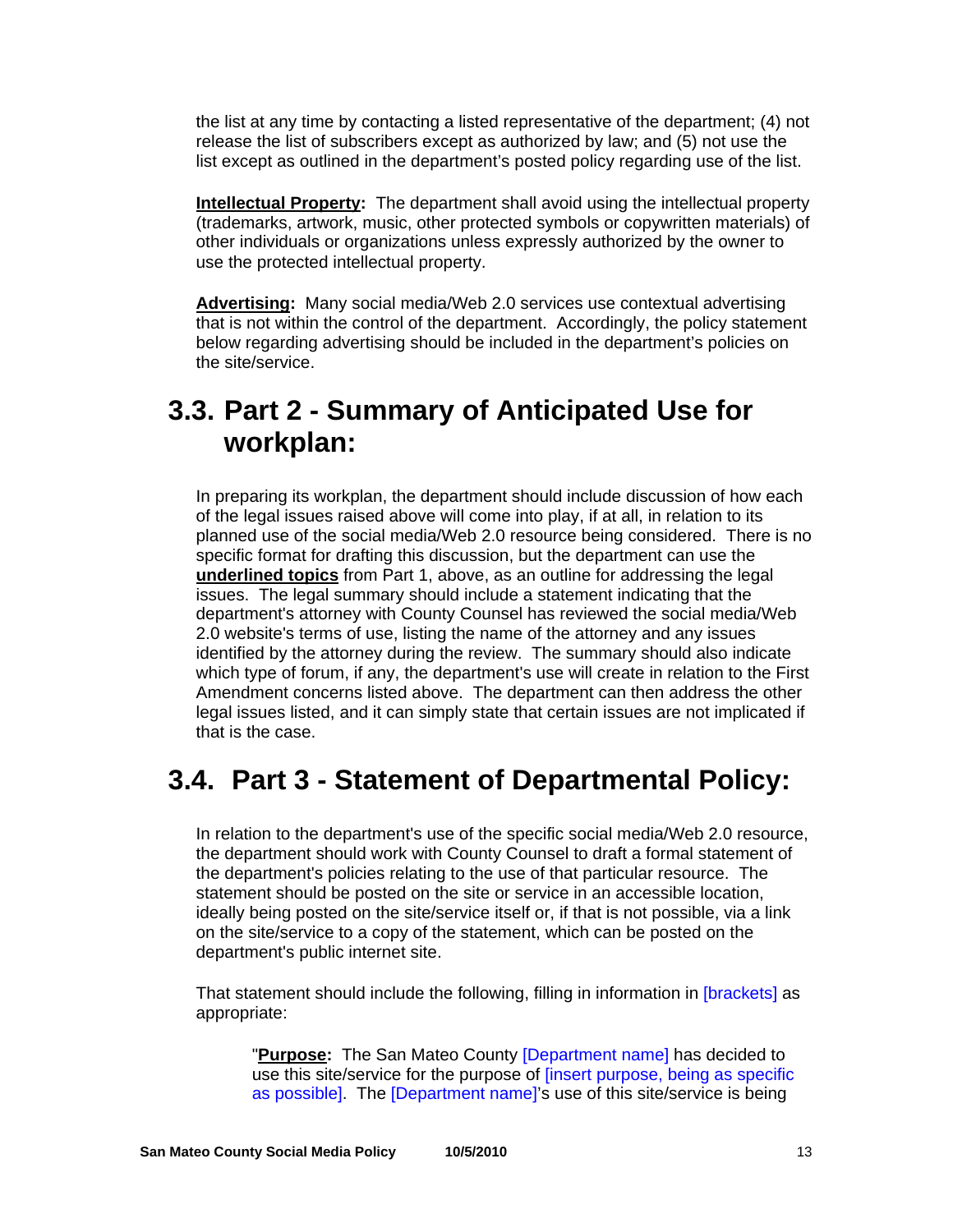done as deemed advisable by that department, which may decide to change or eliminate its use of this site/service."

The department should select one of the four following "**Limitations on Use**" sections based on the kind of forum it wishes to create, filling in the relevant information as appropriate:

The statement must also include one of the four following options:

#### **OPTION 1: Information sharing only**

"**Limitations on Use**: It is the intent of [Department name] to only share information with its use of this site/service. The purpose of the department's use of this site/service is to [insert detailed description, listing each purpose and being as specific as possible]. The use of this site/service does not permit comments to be posted directly by other users of this site/service but instead is intended for dissemination of information to interested users or subscribers. To the extent other users wish to share information or have questions, concerns, or comments about the content of this site/service, they may contact the department via [insert method]. [Department name] reserves the right to re-post questions, comments, or other information provided by users to [Department name], for example by the creation of a frequently asked questions (FAQ) list or any other method, but such use of information submitted is done at the sole discretion of **[Department name]** and constitutes the sharing of relevant information by [Department name] rather than by any individual who submits information."

### **OPTION 2: Non-public forum**

"**Limitations on Use:** It is the intent of [Department name] to create a non-public forum with its use of this site/service. The purpose of the department's use of this site/service is to [insert detailed description, listing each purpose and being as specific as possible]. As part of the department's efforts to further these purposes, the comments section of this site/service is being offered to a limited group of individuals with restricted access to the information as a non-public forum intended to serve as a mechanism for communication between the group members and the department with respect to *[list purposes]*.

"Participation by other users is limited to [describe restriction on participants, using objective criteria (e.g., limiting participation to employees or certain groups of constituents)]. And the owner of this page will also use *[insert method]* to impose administrative control over access to the forum. Finally, [Department name] will remove any comments. including comments on the approved topics, that [add content-based restrictions, which should be clear, objective, and uniformly applicable].

"With respect to such comments, the department reserves the right to remove inappropriate comments, including those that have obscene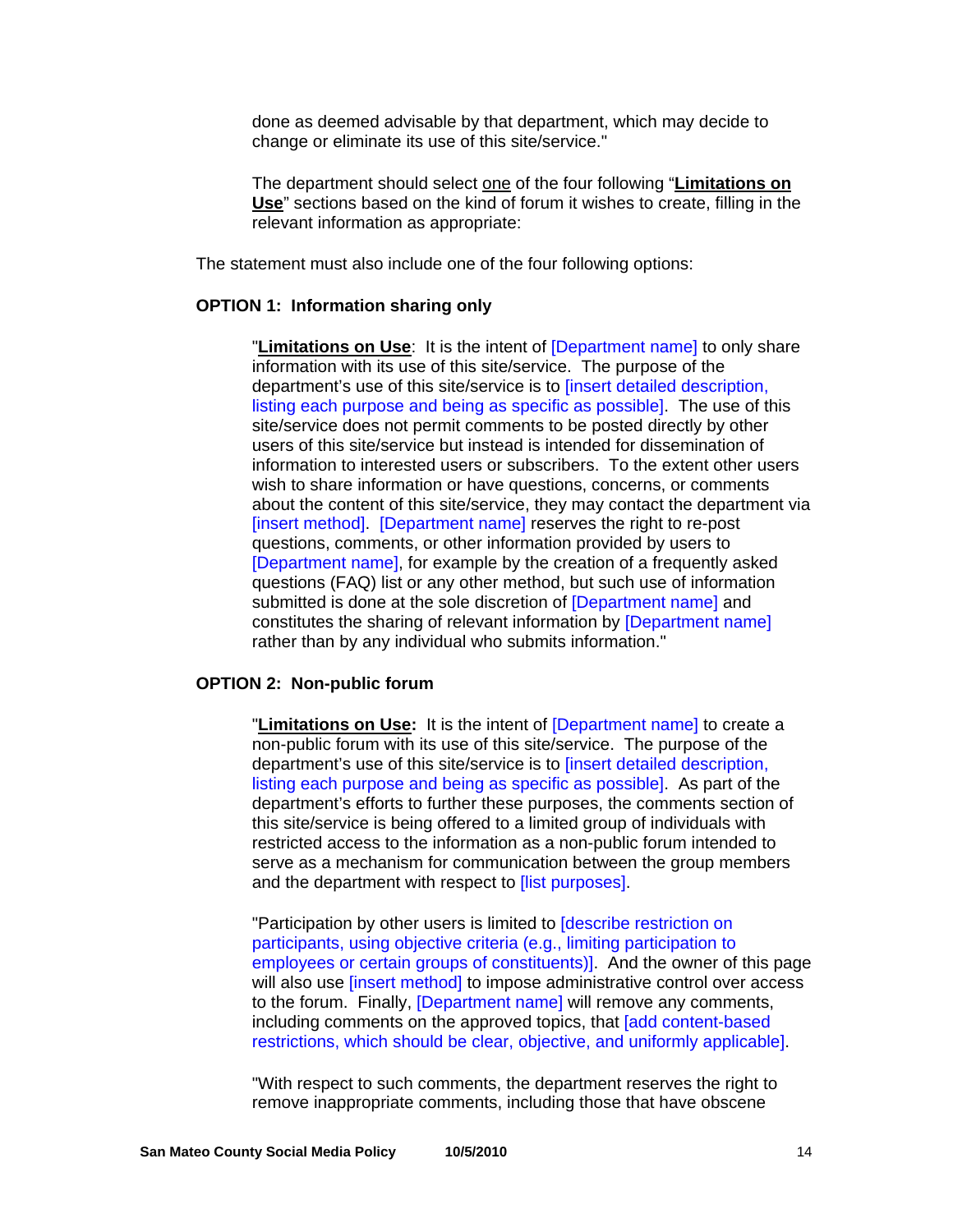language or sexual content, involve ad hominem personal attacks on another user, threaten or defame any person or organization, violate the legal ownership interest of another party, promote illegal activity, promote or solicit commercial services or products, or are not topically related to the particular posting/permitted subject matters. The department believes these restrictions to be reasonably necessary to encourage participation and foster discussion of the issues for which the forum was created by maintaining a civil discourse and permitting all relevant viewpoints on the approved topics.

"[Department name] will routinely monitor the comments posted by authorized users of this site/service, and any comments that are not in line with these restrictions will be removed. To the extent that any authorized user believes the comments of another user are not in line with these purposes and restrictions, they are welcome to notify [Department name] by [method]. [Department name] will make a determination about the appropriateness of such comments based on its application of these purposes and restrictions, and that determination is final and not subject to outside review. [Department name] intends its application of these purposes and restrictions to be consistent over time. [Department name] does not intend for this forum to become an avenue for public discourse. Please note as well that any terms of service that this site/service places on user participation still apply to comments made by any user, and this site/service may enforce its own terms of service. To the extent that any user believes a comment has been made in violation of the terms of service of this site/service, that person should contact the site/service rather than contacting [Department name], as [Department name] has no obligation to enforce the terms of service of this site/service."

#### **OPTION 3: Designated public forum**

"Limitations on Use: It is the intent of **[Department name]** to create a designated public forum with its use of this site/service. The purpose of the department's use of this site/service is to [insert detailed description, listing each purpose and being as specific as possible]. As part of the department's efforts to further these purposes, the comments section of this site/service is being offered as a designated public forum intended to serve as a mechanism for communication between the public and the department with respect to *[list purposes]*. Participation by other users is accordingly not limited to specific subject matters or topics.

"However, with respect to such comments, the department reserves the right to remove inappropriate comments, including those that have obscene language or sexual content, involve ad hominem personal attacks on another user, threaten or defame any person or organization, violate the legal ownership interest of another party, promote illegal activity, or promote or solicit commercial services or products. The department believes these restrictions to be reasonably necessary to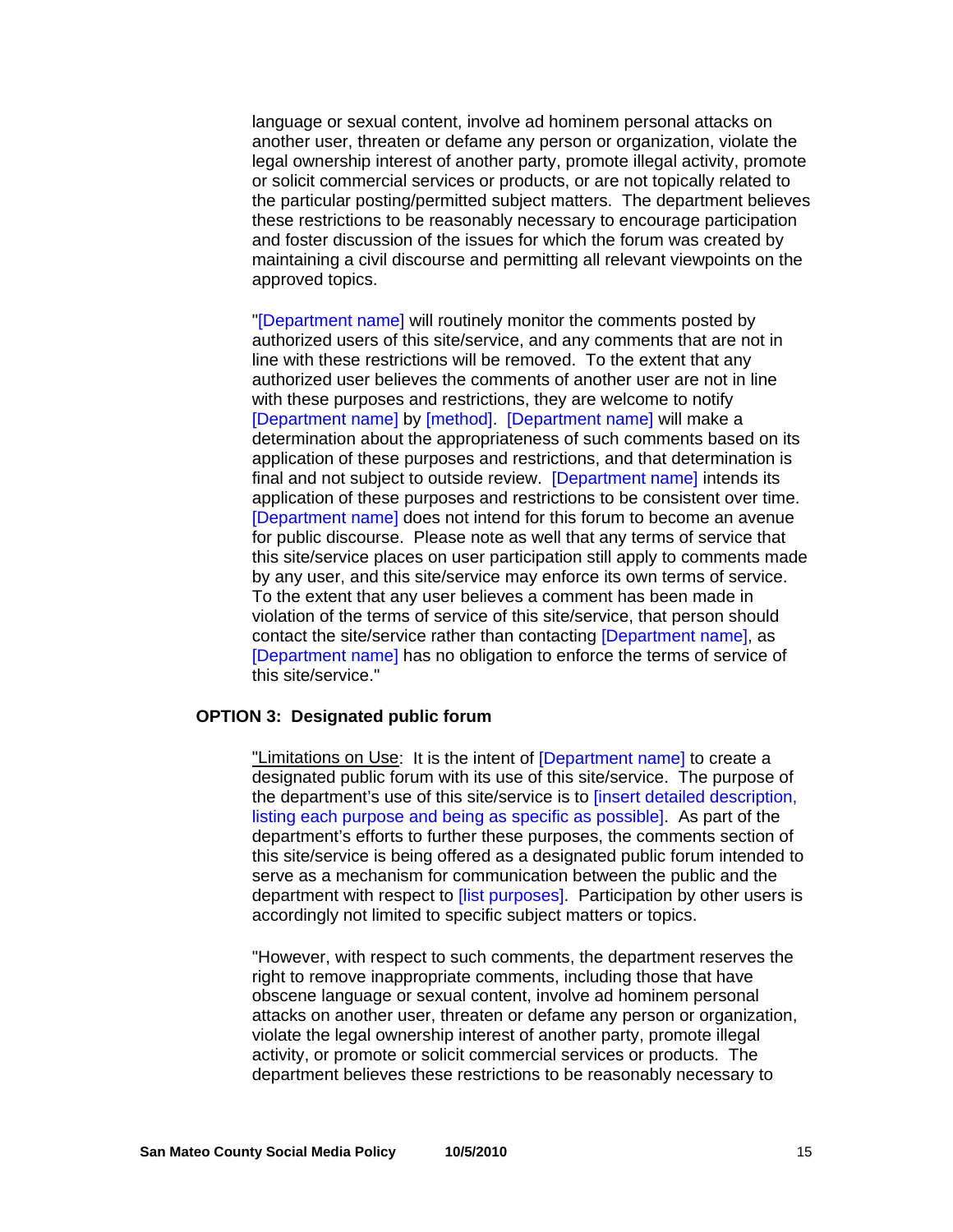encourage public participation and foster discussion by maintaining a civil discourse and permitting all differing viewpoints.

"[Department name] will routinely monitor the comments posted by other users of this site/service, and any comments that are not in line with these restrictions will be removed. To the extent that any user believes the comments of another user are not in line with these purposes and restrictions, they are welcome to notify [Department name] by [method]. [Department name] will make a determination about the appropriateness of such comments based on its application of these purposes and restrictions, and that determination is final and not subject to outside review. [Department name] intends its application of these purposes and restrictions to be made in a manner that is viewpoint neutral and is consistent over time. [Department name] intends for this forum to become an open avenue for public discourse. Please note as well that any terms of service that this site/service places on user participation still apply to comments made by any user, and this site/service may enforce its own terms of service. To the extent that any user believes a comment has been made in violation of the terms of service of this site/service, that person should contact the site/service rather than contacting [Department name], as [Department name] has no obligation to enforce the terms of service of this site/service."

#### **OPTION 4: Limited public forum**

"**Limitations on Use**: It is the intent of [Department name] to create a limited public forum with its use of this site/service. The purpose of the department's use of this site/service is to [insert detailed description, listing each purpose and being as specific as possible]. As part of the department's efforts to further these purposes, the comments section of this site/service is being offered as a limited public forum intended to serve as a mechanism for communication between the public and the department with respect to **[list purposes]**.

"With respect to such comments, the department reserves the right to remove inappropriate comments, including those that have obscene language or sexual content, involve ad hominem personal attacks on another user, threaten or defame any person or organization, violate the legal ownership interest of another party, promote illegal activity, promote or solicit commercial services or products, or are not topically related to the particular posting/permitted subject matters. The department believes these restrictions to be reasonably necessary to encourage public participation and foster discussion of the issues for which the forum was created by maintaining a civil discourse and permitting all differing viewpoints on the approved topics.

"[Department name] will routinely monitor the comments posted by other users of this site/service, and any comments that are not in line with these restrictions will be removed. To the extent that any user believes the comments of another user are not in line with these purposes and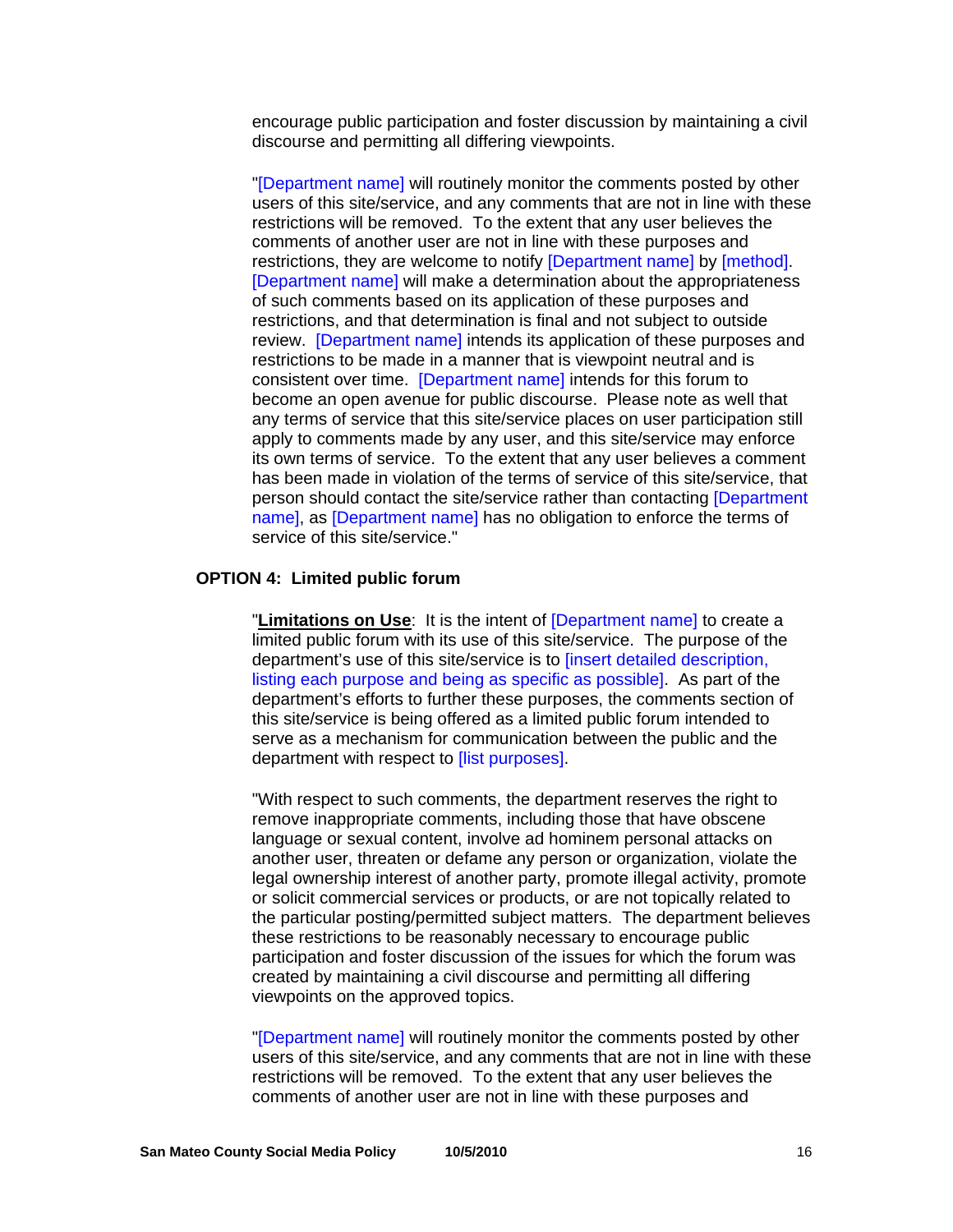restrictions, they are welcome to notify [Department name] by [method]. [Department name] will make a determination about the appropriateness of such comments based on its application of these purposes and restrictions, and that determination is final and not subject to outside review. [Department name] intends its application of these purposes and restrictions to be made in a manner that is viewpoint neutral and is consistent over time. [Department name] does not intend for this forum to become a fully-open avenue for public discourse but rather is using this site/service for discussion of a limited nature. Please note as well that any terms of service that this site/service places on user participation still apply to comments made by any user, and this site/service may enforce its own terms of service. To the extent that any user believes a comment has been made in violation of the terms of service of this site/service, that person should contact the site/service rather than contacting [Department name], as [Department name] has no obligation to enforce the terms of service of this site/service."

#### **Finally, the statement should include the following:**

"**Statement Regarding Terms of Use and Privacy**: Use of this site/service is subject to the terms of use of the site/service, including the privacy policies of the site/service, which can be found here: [insert link to terms of use]. Anyone posting comments or submitting information to [Department Name] on this site/service should keep this in mind. In addition, the poster of comments or information to this site/service agrees that his or her comments may be treated by the County of San Mateo as a public record subject to disclosure pursuant to Cal. Gov't Code Section 6250 *et seq*., regardless of whether such comments actually constitute a public record. Posters are urged to protect their privacy and should consider refraining from posting personally identifying information, including but not limited to: last name, address, age, and phone number. To the extent this site/service is open to the public, the public has access to its content and can access that content without the assistance of the department or the County of San Mateo."

"**Responsibility for Content**: Except for information disseminated by the owner/manager of this [blog, fan page, etc.], any information posted or submitted by others expresses the views of the person submitting such information and not necessarily the views of the County or the department, and neither the County nor the department is responsible for the opinions and information shared by others."

"**Disclaimer of Notice**: Communications made through this site/service shall in no way be deemed to constitute legal notice to the County of San Mateo or any of its agencies, officers, employees, agents, or representatives with respect to any existing or potential claim or cause of action against the County or any of its agencies, officers, employees, agents, or representatives where notice to the County is required by any federal, state or local law, rule or regulation."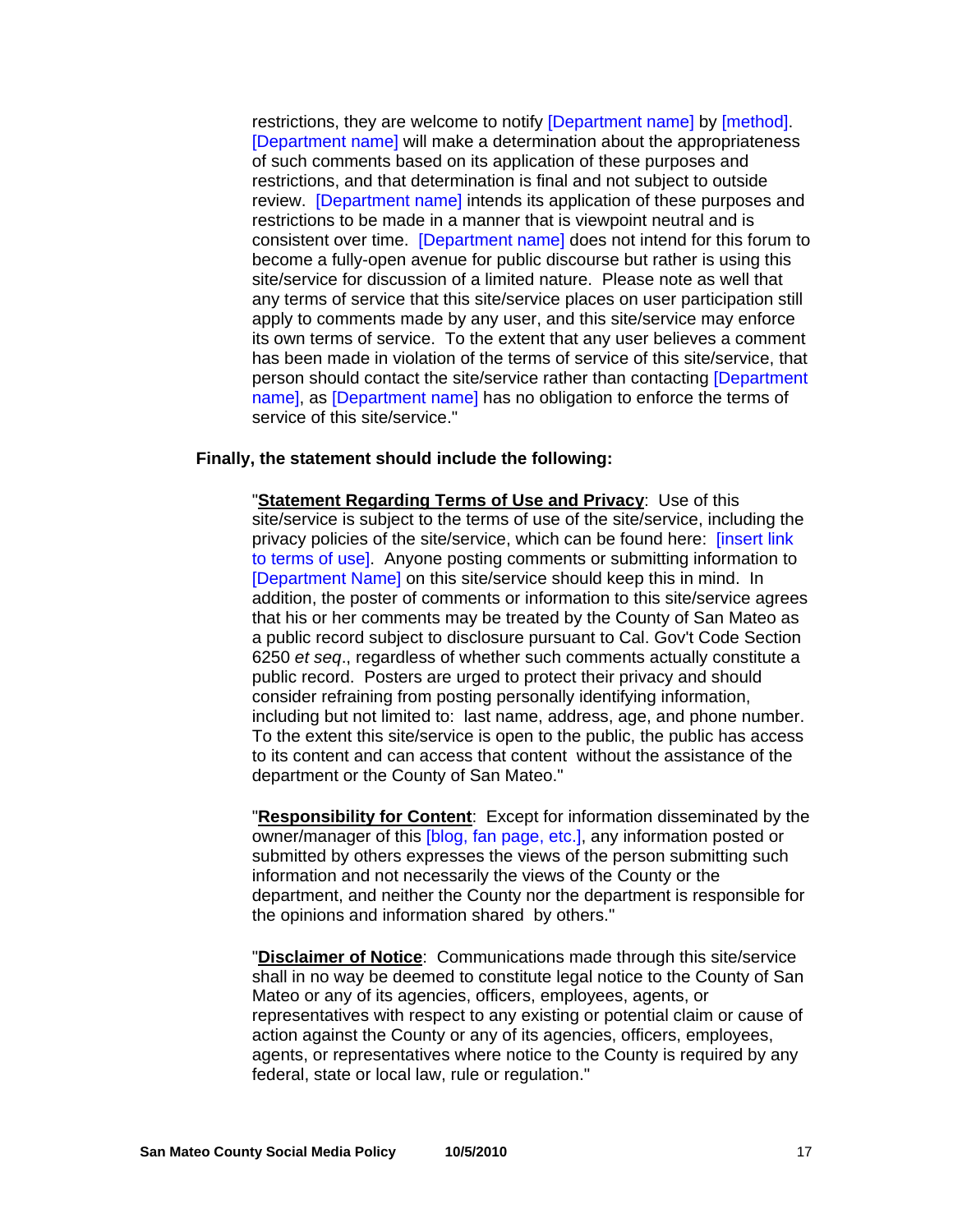"**Advertising:** Users of this site/service should understand that contextual advertising as appears on this site/service is byproduct of use of the site/service. [Department name] does not control the site or service's placement or use of such advertising, and in no way does the use by [Department name] of this site or service constitute any endorsement or support of any such advertisements. Reference in such advertisements or in any user-generated content herein to any specific commercial products, process, or service by trade name, trademark, manufacturer, or otherwise does not constitute or imply endorsement, recommendation, or favoring by the County of San Mateo and shall not be used for advertising or product endorsement purposes."

"**Contact Person**: You may contact [Department name] via [insert preferred method, whether through the message option of the site/service or other option, listing a name or position title as appropriate]. In addition, [Department name] may be contacted by telephone at [add main] department number]."

In addition, if the department plans to collect contact information by way of the site/service allowing users to opt-in to announcements, it must draft and include in the Statement of Department Policy a section titled "**Dissemination of Information**", as follows. If the Department needs assistance, it should contact County Counsel for help drafting this section. The section should read as follows: "**Dissemination of Information**: **[**Department name] will allow users/subscribers to opt-in to receiving information or notifications in relation to the department's use of this site. The Department will only use the list for dissemination of the following kinds of information for the following purposes: [insert description of information to be disseminated and purposes of distribution]. Users/subscribers that are interested in receiving information or announcements on a periodic basis must opt-in to receiving such information, and subscribers are permitted to remove themselves from the announcement list at any time by contacting the listed representative of the department. The department will not release the list of subscribers except as authorized by law, and the department will not use the list except as outlined in the department's posted policy regarding use of the list."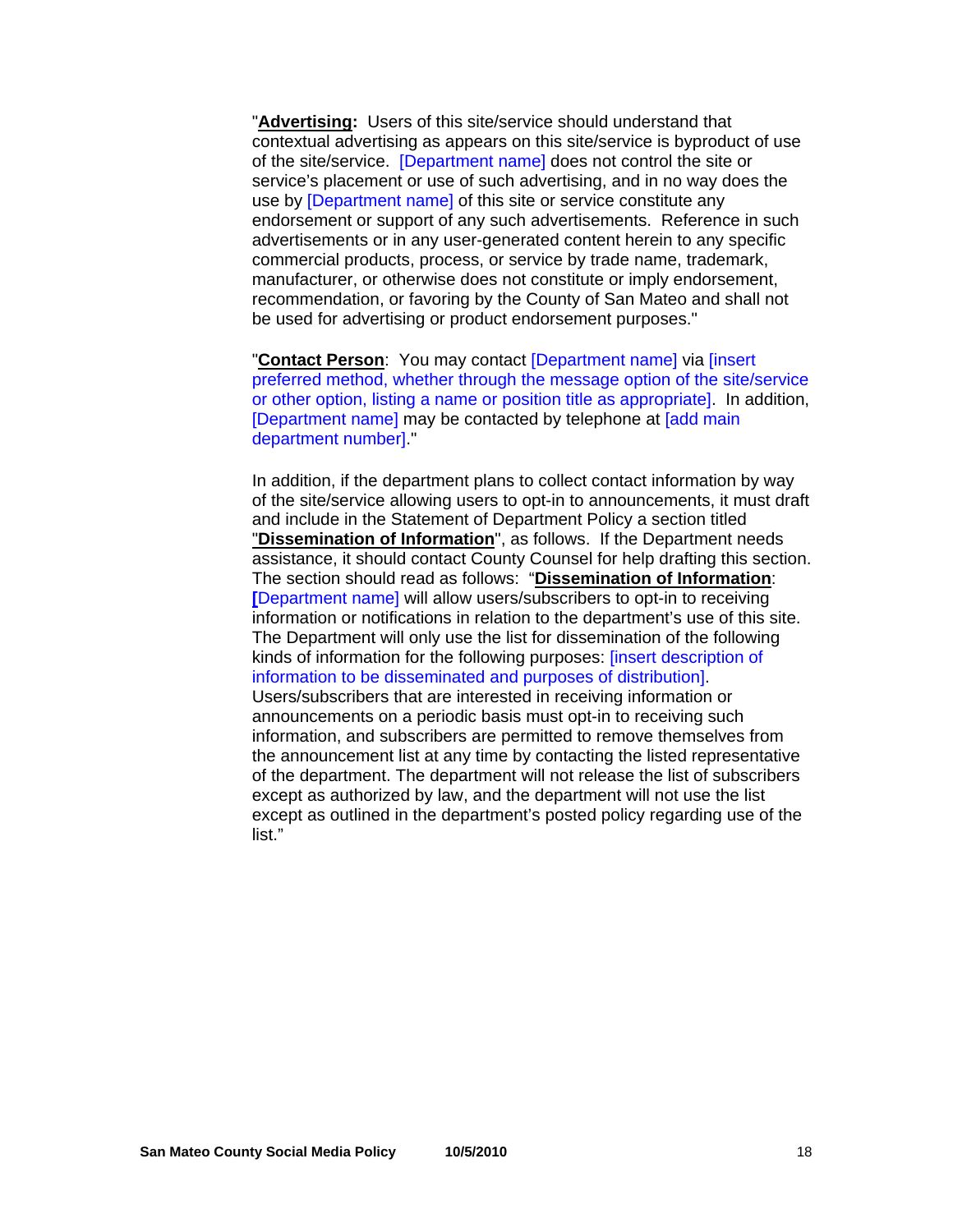## 4. Social Media Policy for Employees

### **4.1. Introduction**

This policy addresses three distinct uses of social media, including:

- **Required Work Related Use of Social Media:** Use of social media that is sanctioned as part of employee's job function (e.g. when an employee tweets on behalf of the Director of the department on the Director's Twitter account).
- **Personal Use of Social Media at Work:** An employee's personal use of social media while at work (e.g. logging onto Facebook and providing personal updates to a Facebook page, which is outside of the employee's official job function, while at work, during work hours).
- **Personal Use of Social Media Outside of Work:** An employee's use of social media in his or her personal capacity outside of work time.

For definitions of social media services and tools and their uses, see Appendix D:The Social Media Landscape and Glossary of Terms.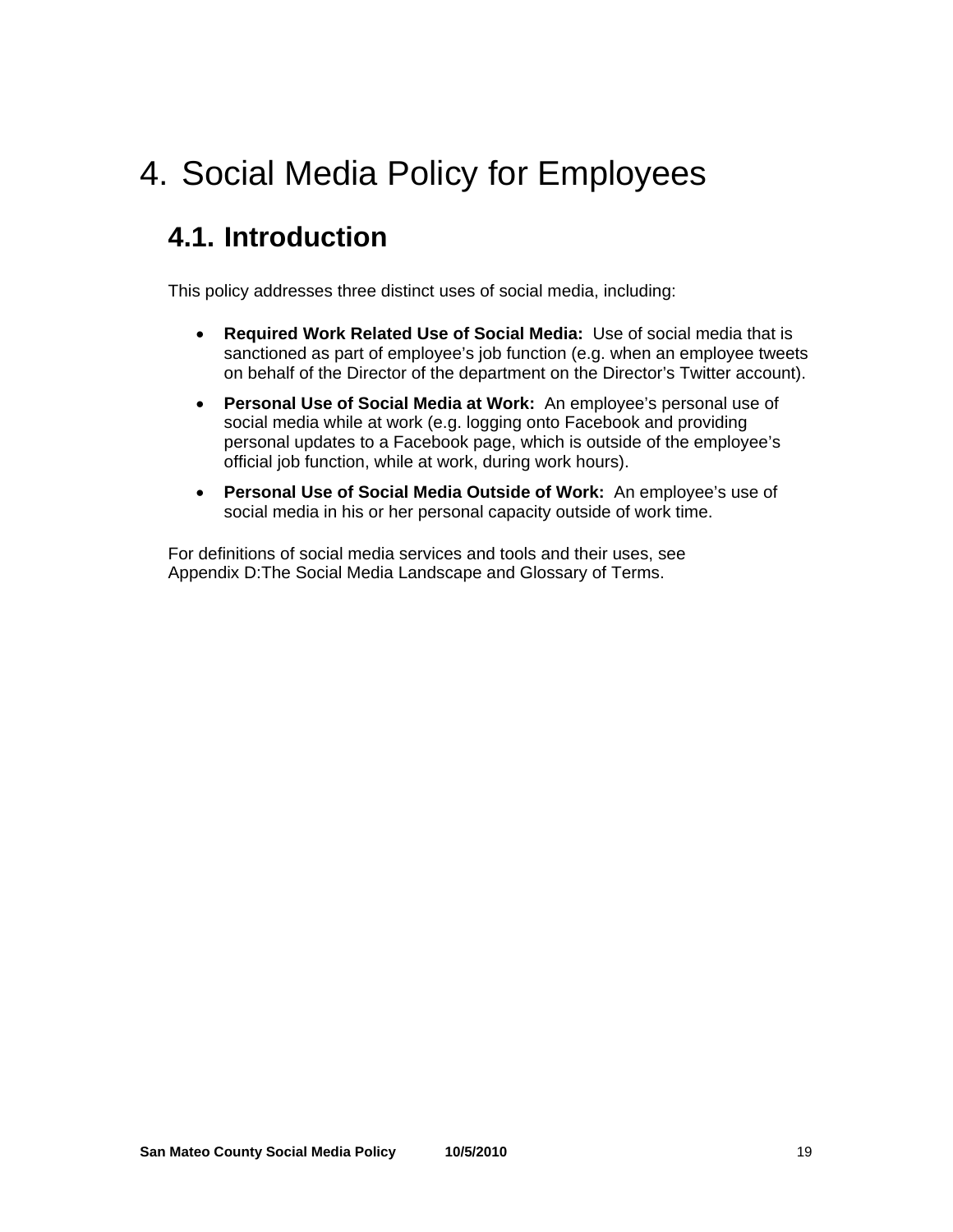### **4.2. Required Work Related Use of Social Media Guidelines for Employees**

- 1. **You are Personally Responsible for What You Publish.** You are personally responsible for the content you publish on your department social media site. Be mindful that what you publish will be public for a long time.
- 2. **Stick to Your Area of Expertise.** For example, if Planning receives a question about Public Works on their network, it is not appropriate for Planning to answer the question since it's not the department's area of expertise. Instead the moderator should direct the question to the appropriate department. However, if you respond to a problem, you own it. Once you become the point of contact for a customer or employee complaint, stay with it until it is resolved.
- 3. **Considerations When Speaking on Behalf of Your Department.** Identify yourself—name and, when relevant, role at your department—when you discuss department or department-related matters on your department social media website or in connection with the department's social media identity. Write in the first person. It is important to make clear when you are speaking for yourself, and when you are speaking on behalf of the department. Only speak on behalf of the department when your commentary is based on your department's explicit written standards, policies, and practices, or you have received prior permission from your supervisor to address a particular topic in a particular way
- 4. **Understand Users' First Amendment Rights.** Although departments can moderate the social media sites that accept comments from the public (such as blogs and wikis) to restrict speech that is obscene, threatening, discriminatory, harassing, or off topic, we cannot use the moderation function to restrict speech with which the department merely disagrees. Users have some First Amendment rights in posting content to public social media sites hosted by San Mateo County. Moderators must respect those rights by posting all comments other than those excluded for specific legitimate reasons, such as those identified in the department's moderation policy.
- 5. **Do Not Comment on Social Media Sites about Department Business Outside the Department's Social Media Sites or Identities.** Do not publish content to any website outside of your department's website that has to do with your department or department-related matters, unless you have been authorized to do so by your department head.
- 6. **Respect Copyright Law.** Social media participants must abide by laws governing copyright and fair use of copyrighted material owned by others. Never reprint whole articles or publications without first receiving written permission from the publication owner. Never quote more than a short excerpt of someone else's work and, if possible, provide a link to the original.
- 7. **Protect Confidential Information.** Don't provide your department's confidential information. Never post legally protected personal information that you have obtained from your department (e.g., information that is not public record). Ask permission to publish or report on conversations that occur within your department. Never post information about policies or plans that have not been finalized by your department, unless you have received explicit permission from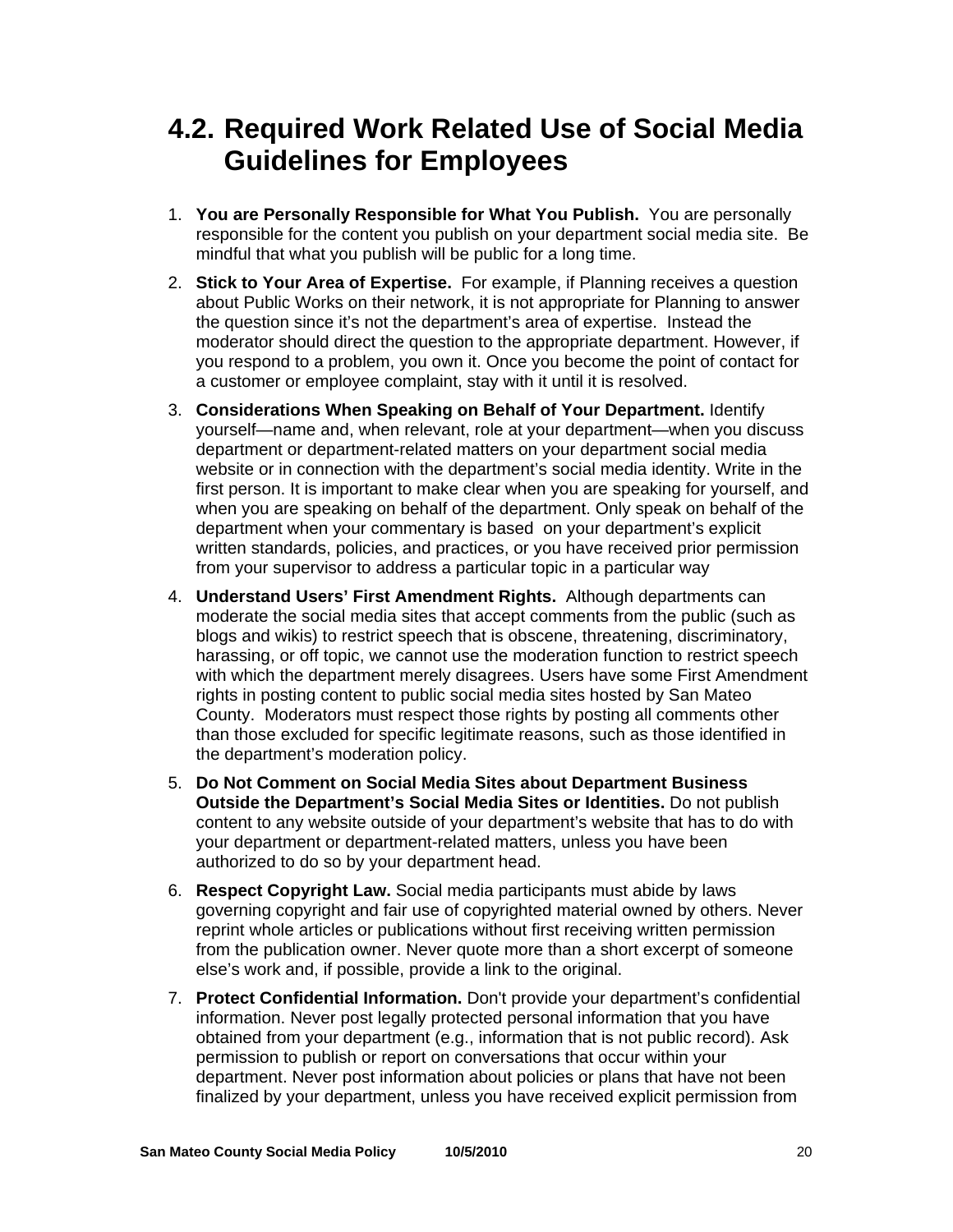your supervisor to post draft policies or plans on the department social media site for public comment.

- 8. **Consider Your Content.** As informal as social media sites are meant to be, if they're on a government domain or a government identity, they're official government communications. Social media sites will be sought out by mainstream media – so a great deal of thought needs to go into how you will use the social media in a way that benefits both the department and the public.
- 9. **Don't Feed the Rumor Mill.** Do not deny or affirm them—or suggest either denial or affirmation in subtle ways. You may choose to fix the facts or let the comment stand.
- 10. **Handling Negative Comments.** Because the purpose of many social media sites, particularly department blogs and wikis, is to get feedback from the public you should expect that some of the feedback you receive will be negative Some effective ways to respond to negative comments include:
	- a. Providing accurate information in the spirit of being helpful
	- b. Respectfully disagreeing
	- c. Acknowledging that it is possible to hold different points of view
- 11. **Provide Links.** When you make a reference to a law, regulation, policy, or other website, where possible provide a link or at a minimum, the citation.
- 12. **Respect Your Audience and Your Coworkers.** Don't use ethnic slurs, personal insults, obscenity, or engage in any conduct that would not be acceptable in your department's workplace. Remember that San Mateo County's residents reflect a diverse set of customs, values and points of view. Don't be afraid to be yourself, but do so respectfully. This includes not only the obvious (no ethnic slurs, personal insults, obscenity, threats of violence, etc.) but also proper consideration of privacy and of topics that may be considered objectionable or inflammatory—such as party politics and religion. Do not use your department's social media presence to communicate among fellow County employees. Do not air your differences with your fellow County employees on your department's social media's presence. Show proper consideration for others' privacy and for topics that may be considered objectionable or inflammatory—such as race, ethnic origin, and religion.
- 13. **Be Transparent, Admit to Your Mistakes, and Differ Respectfully.** Don't pick fights, be the first to correct your own mistakes, and don't alter previous posts without indicating that you have done so. When you see misrepresentations made about your department by media or by other users, you may use the department's social media site or identity to point that out. However, you must do so with respect, and stick to the facts.
- 14. **Use the Social Media Site or Identity Only to Contribute to Your Department's Mission.** When you contribute to your department's social media site or identity, provide worthwhile information and perspective that contributes to your department's mission of serving the public. What you publish will reflect on your department and the Administration. Social media sites and identities should be used in a way that contributes to the department's mission by: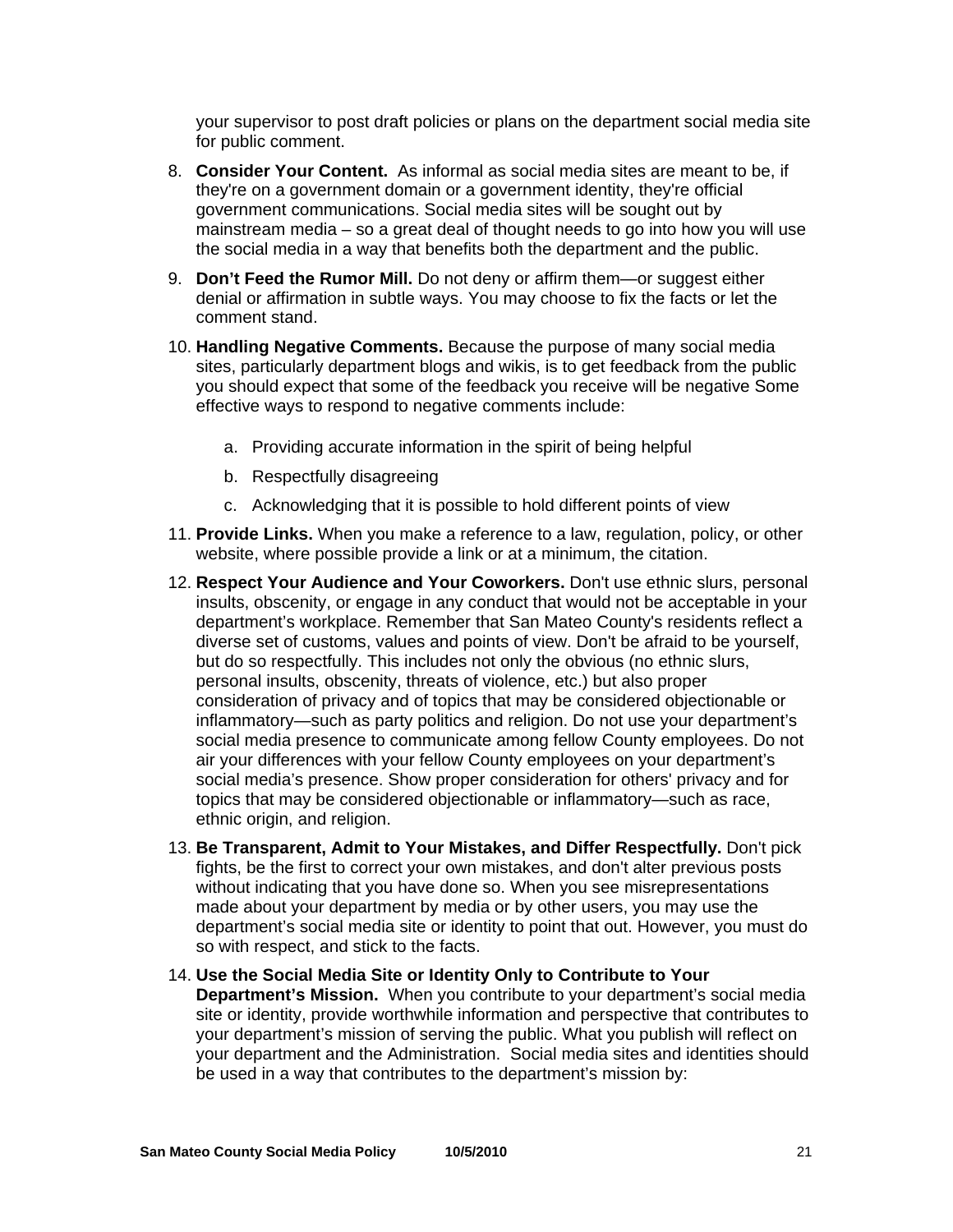- a. Helping you and your co-workers perform their jobs better;
- b. Informing citizens about government services and how to access them;
- c. Making the operations of your department transparent and accessible to the public;
- d. Creating a forum for the receipt of candid comments from residents about how government can be improved; and
- e. Encouraging civic engagement.
- 15. **Respond to Your Own Mistakes.** If you make an error, own up to it and correct it quickly.

San Mateo County policy is that once something is posted, it should stay posted. Only spelling errors or grammar fixes should be made without making the change evident to users. If you choose to modify an earlier post, make it clear that you have done so—do not remove or delete the incorrect content; provide the correct information and apologize for the error. Ways to accomplish this include:

- a. Strike through the error and correct.
- b. Create a new post with the correct information, and link to it from the post you need to correct or clarify.

Either method is acceptable. The goal is that for the social media identity or site to achieve transparency, we cannot change content that has already been published without making the changes clearly evident to users.

- 16. **Use Your Best Judgment.** If you're about to publish something that makes you even the slightest bit uncomfortable, review the suggestions above and think about why that is. If you're still unsure, discuss it with your manager.
- 17. **Respect Your Time.** Make sure that your online activities, even if they are sanctioned or required by your department, do not interfere with other parts of your job. Employee social media users are responsible for keeping their managers informed about any impediments that arise which could disrupt the agreed on publishing schedule.
- 18. **Handling Media Inquiries.** A department's social media identity or site may lead to increased inquiries from the media. If you are contacted directly by a reporter, you should refer media questions to your department's designated media contact or the County Communications Manager.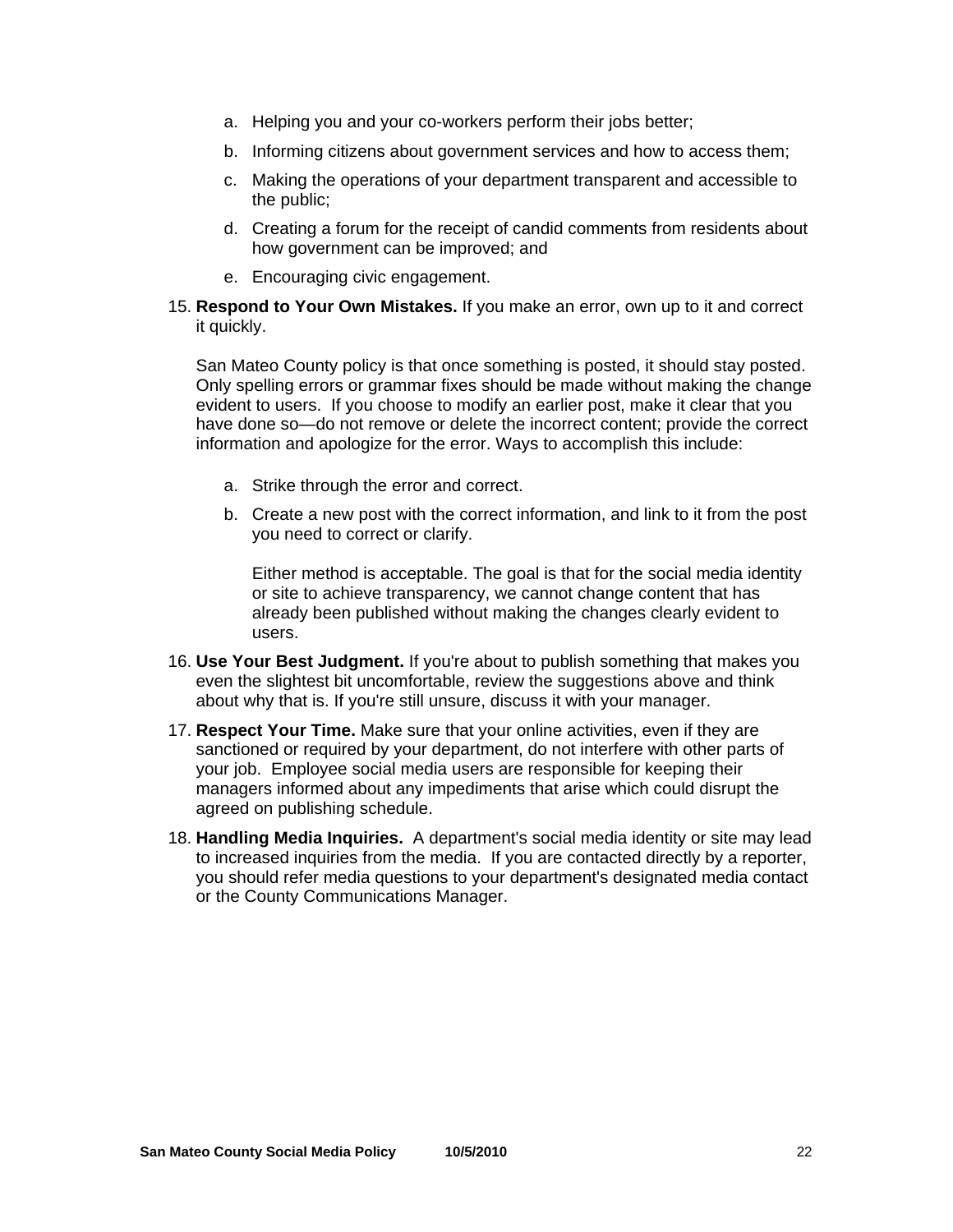### **4.3. Personal use of social media at work**

San Mateo County employees are prohibited from using County computers to access social media sites for personal use.

### **4.4. Personal Use of Social Media Outside of Work**

### **4.4.1. Overview**

These Social Media guidelines for San Mateo County employees have been created to address some of the choices that individual employees, contractors, consultants, temporary staff and other workers at the County may face online. These guidelines are not intended to address every situation encountered through use of a social media.

### **4.4.2. Background**

Whether or not a San Mateo County employee chooses to create or participate in a blog, wiki, online social network or any other form of online publishing or discussion outside the workplace is his or her own decision. However, emerging online collaboration platforms are fundamentally changing the way County employees work and engage with each other, clients and partners. The old social norms and standards still apply, but the openess of social media creates situations that call for new rules of etiquette.

### **4.4.3. San Mateo County Guidelines for Employees Engaging in Social Media Outside of Work**

- 1. **Employee's personal use must not be attributable to the department or employee's job function at department.** While an employee's use and comments made at social media sites are subject to First Amendment protections, as well as permissible restrictions, any personal use made of social media sites outside of work must not be attributable to the department or the employee's job function at the agency. For example:
	- a. Do not use your work e-mail address to register for social media and other sites unless the purpose is directly related to your job.
	- b. Do not display the San Mateo County seal or other official County logos, emblems or patches on personal social networking accounts.
	- c. Don't provide the County's or another's confidential or other proprietary information.
	- d. Do not state or imply that you speak for the County, for a county department, or for County officials.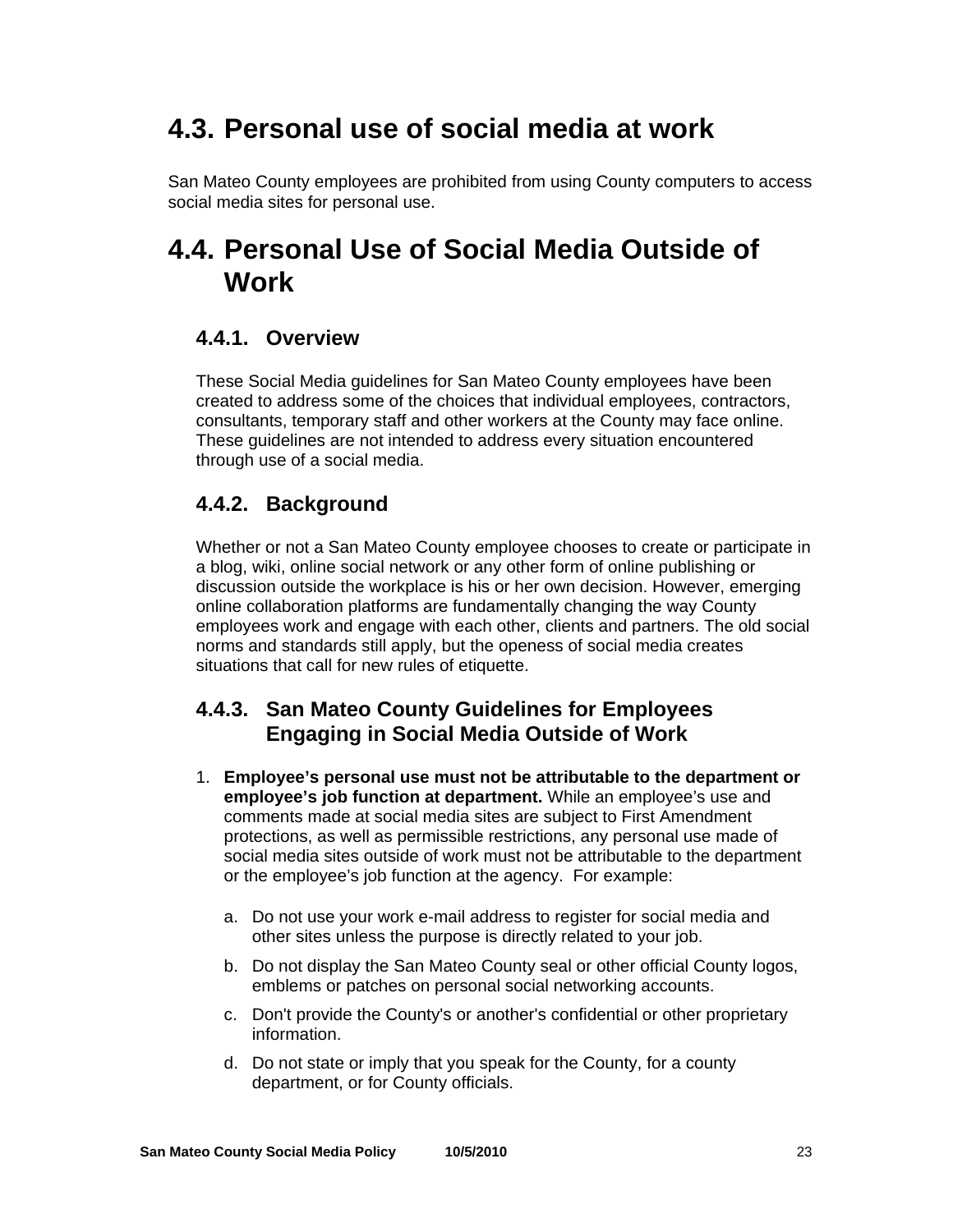- 2. **Protect your privacy.** Employees are personally responsible for the content they publish on blogs, wikis or any other form of user-generated media. San Mateo County is not responsible for the personal content of your social media sites. Be mindful that what you publish may be public for a long time. Be aware of your association with San Mateo County in online social networks. If you identify yourself as a San Mateo County employee, ensure your profile and related content is consistent with how you wish to present yourself with colleagues and clients.
- 3. **Use a disclaimer.** Whether you publish to a blog or some other form of social media, make it clear that what you say there is representative of your views and opinions and not necessarily the views and opinions of San Mateo County. Unless you are specifically authorized by your manager or supervisor to speak on behalf of the County, consider including the following disclaimer on personal blogs or social media in which you identify yourself as a County employee: "The postings on this site are my own and don't necessarily represent San Mateo County's positions, strategies or opinions."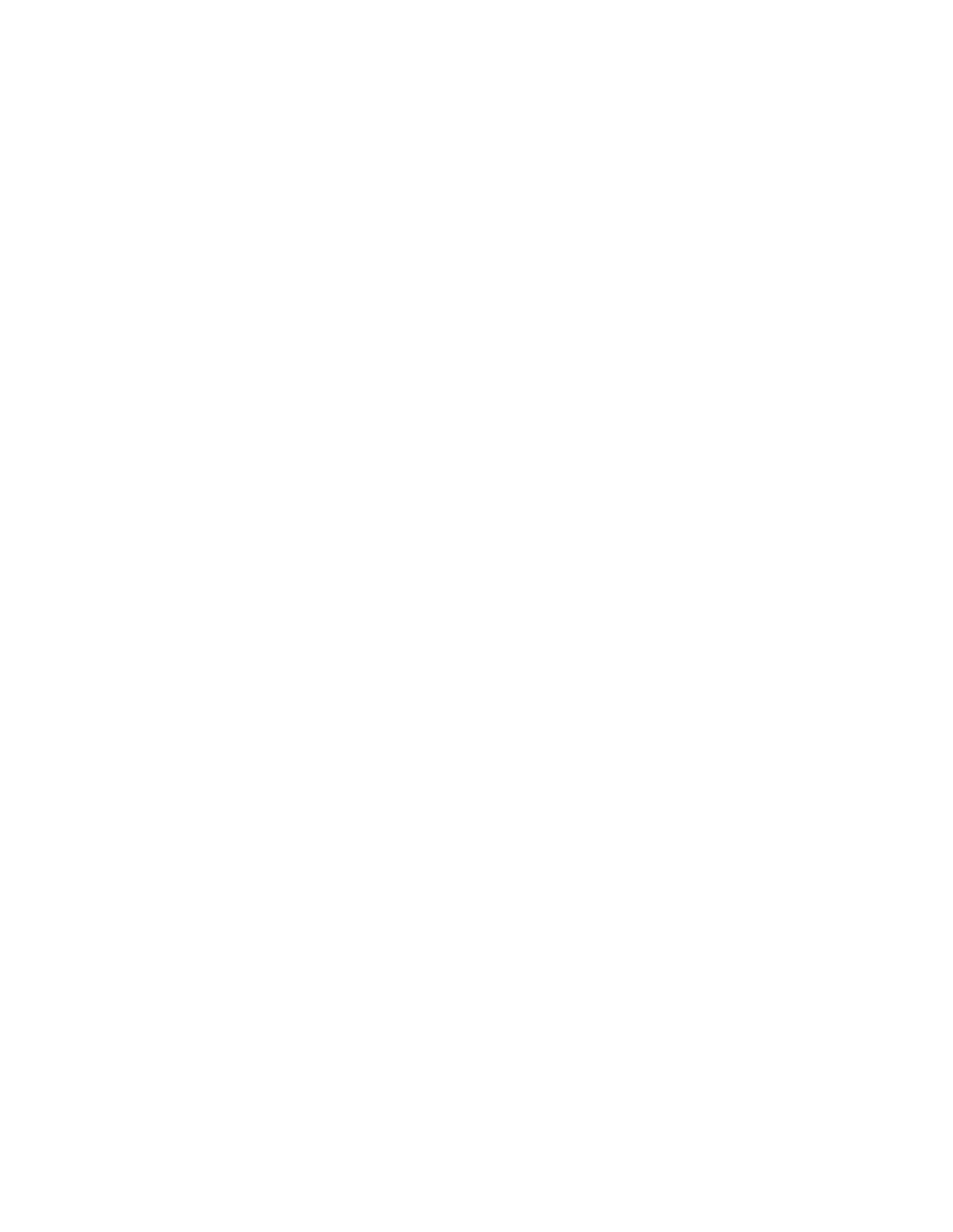### **Appendix A: Current County Policies Related to Social Media**

- 1. Internet usage policy [http://intranet.co.sanmateo.ca.us/Attachments/Intranet/Policies/internet\\_us](http://intranet.co.sanmateo.ca.us/Attachments/Intranet/Policies/internet_usage_policy.pdf) age\_policy.pdf (Rev. August 12, 2008)
- 2. E-mail policy [http://intranet/Intranet/IntranetHome/Policies%20and%20Standards/email.](http://intranet/Intranet/IntranetHome/Policies%20and%20Standards/email.htm) htm (Rev. March 26, 2007)
- 3. Political Activities http://intranet.co.sanmateo.ca.us/Intranet/IntranetHome/Policies%20and% [20Standards/signdoc1\\_political\\_activities.htm \(Rev. September 17, 1996\)](http://intranet.co.sanmateo.ca.us/Intranet/IntranetHome/Policies%20and%20Standards/signdoc1_political_activities.htm)
- 4. Portable Computing Policy [http://intranet.co.sanmateo.ca.us/Intranet/IntranetHome/Policies%20and%](http://intranet.co.sanmateo.ca.us/Intranet/IntranetHome/Policies%20and%20Standards/portable_computing.htm) 20Standards/portable\_computing.htm(Created April 28, 2003)
- 5. Password Policy Guidelines [http://intranet/Attachments/Intranet/Policies/pwd\\_policy\\_guidelines.pdf](http://intranet/Attachments/Intranet/Policies/pwd_policy_guidelines.pdf)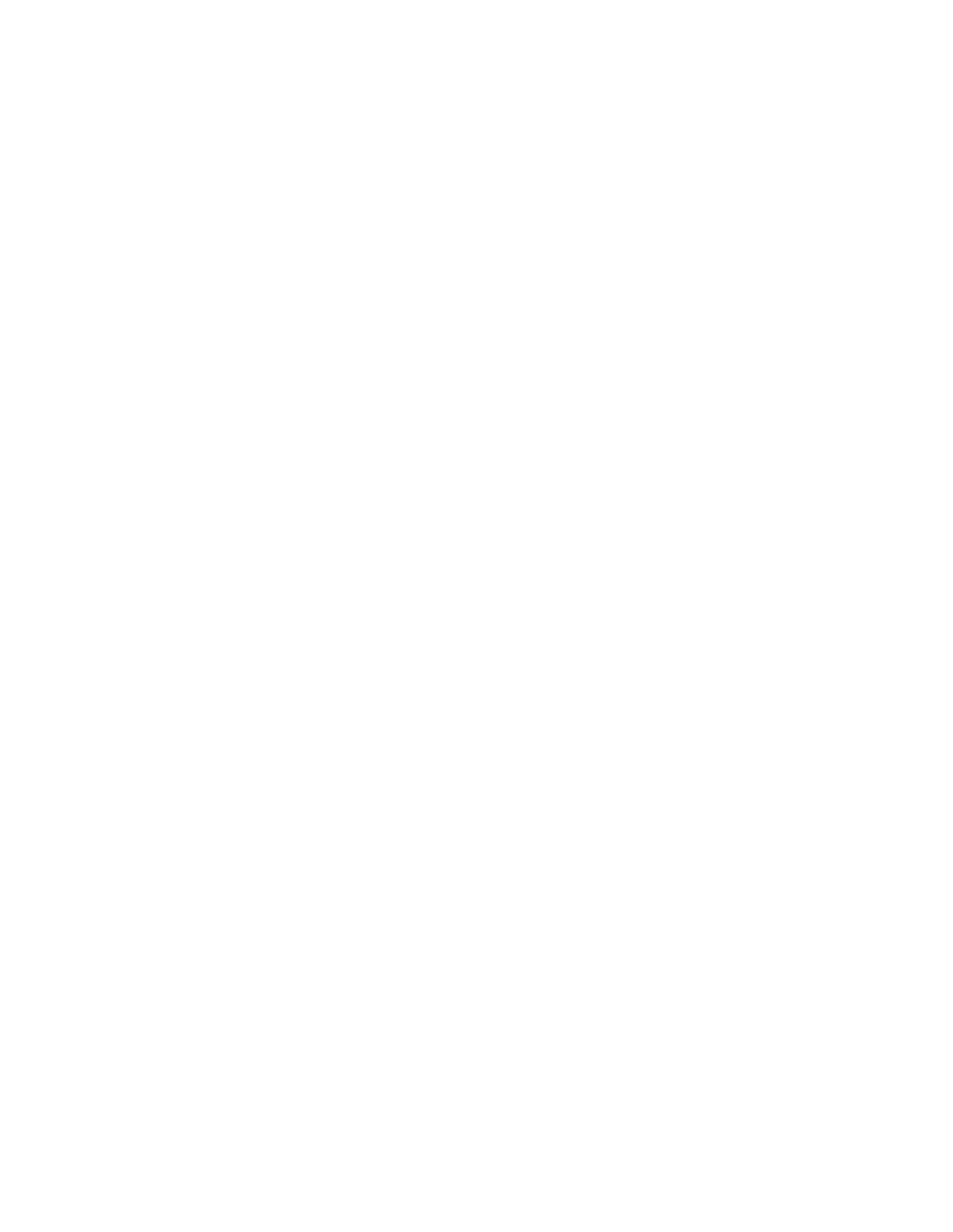### **Should I Respond Online to Comments Posted on a San Mateo County Social Media Site?**



Adapted from the Air Force Web Posting Response Assessment, Air Force Public Affairs Agency - Emerging Technology Division and from the U.S. Environmental Protection Agency response flow chart.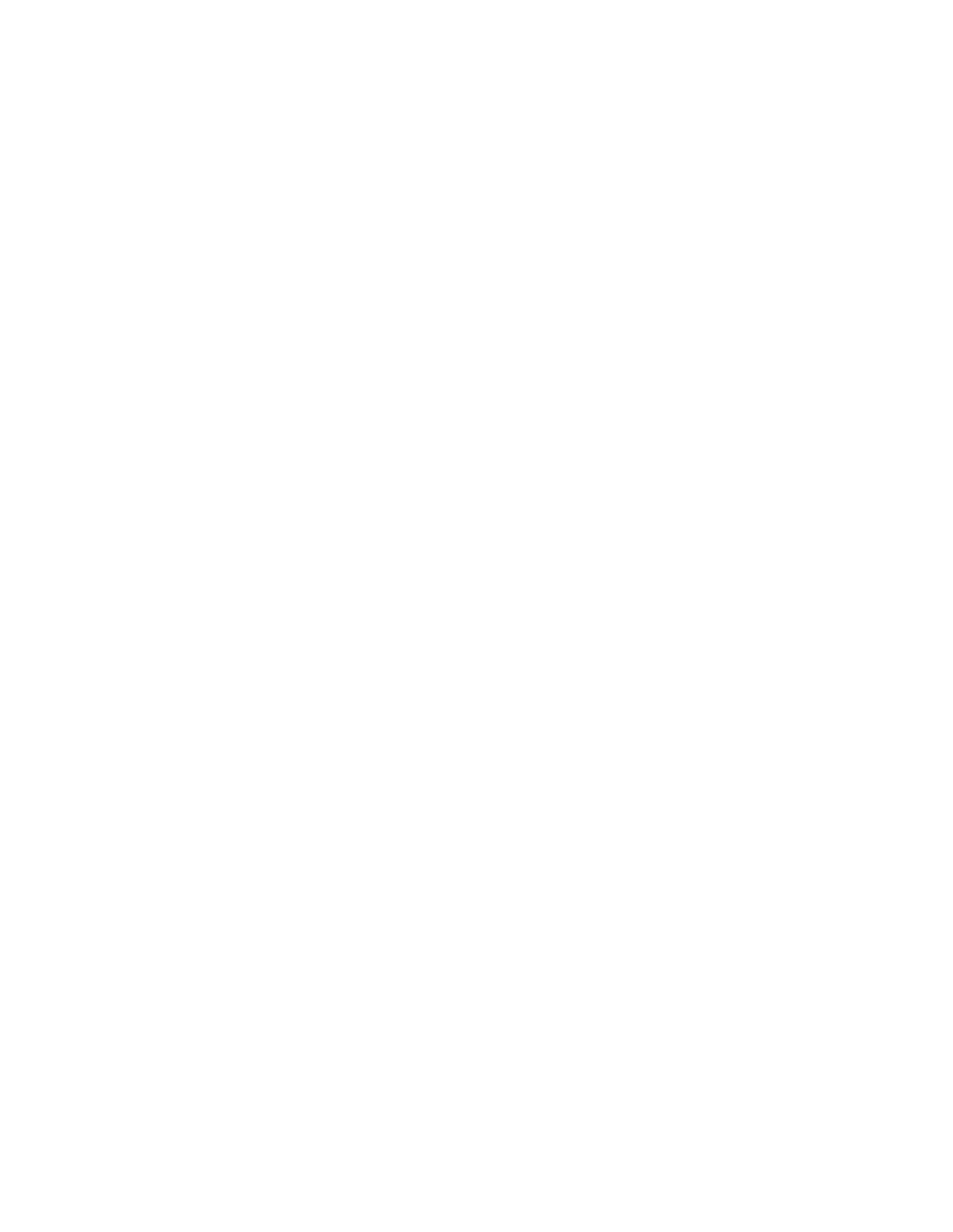# **Appendix C: County Social Media Sites**

### **Twitter Feeds**

- 1. Elections (CARE) <http://twitter.com/smcvote>
- 2. Health: Environmental Health<https://twitter.com/flowstobay>
- 3. Sheriff's Jail Planning <http://twitter.com/jailplanning>
- 4. San Mateo Hep B Free <http://twitter.com/smhepbfree>

### **YouTube Channels**

- 1. Elections (CARE) <http://www.youtube.com/democracylive>
- 2. Health: Get Healthy San Mateo<http://www.youtube.com/user/gethealthysanmateo>
- 3. San Mateo County Fair<http://www.youtube.com/user/SanMateoCountyFair>

### **Facebook Pages**

- 1. Elections (CARE) [http://www.facebook.com/pages/San-Mateo-](http://www.facebook.com/pages/San-Mateo-CA/democracyLIVE/10069601721?ref=s)[CA/democracyLIVE/10069601721?ref=s](http://www.facebook.com/pages/San-Mateo-CA/democracyLIVE/10069601721?ref=s)
- 2. San Mateo County Census [http://www.facebook.com/pages/San-Mateo-County-Census-](http://www.facebook.com/pages/San-Mateo-County-Census-2010/153983470578)[2010/153983470578](http://www.facebook.com/pages/San-Mateo-County-Census-2010/153983470578)
- 3. San Mateo County Housing Department [http://www.facebook.com/pages/County-of-](http://www.facebook.com/pages/County-of-San-Mateo-Department-of-Housing/154349057692?v=info)[San-Mateo-Department-of-Housing/154349057692?v=info](http://www.facebook.com/pages/County-of-San-Mateo-Department-of-Housing/154349057692?v=info)
- 4. San Mateo County Human Resources<http://www.facebook.com/SanMateoCountyHR>
- 5. Sheriff's Jail Planning <http://www.facebook.com/album.php?aid=2334&id=100000417318299&l=ea806dbfcc> 6. San Mateo Hep B Free
- <http://www.facebook.com/pages/San-Mateo-Hep-B-Free/324687086254>

#### **Vimeo**

1. PenTV <http://www.vimeo.com/peninsulatv>

#### **Flikr**

1. Library <http://www.flickr.com/photos/smcl/>

#### **Blogs**

- 1. Elections (CARE) <http://insideelections.shapethefuture.org/>
- 2. Elections (CARE) <http://www.warrenslocum.blogspot.com/>
- 3. Health: YSPACE SMC youth blog <http://www.yspacesmc.org/Blog/>
- 4. Human Services: Fatherhood Collaborative<http://fatherhoodcollaborative.blogspot.com/>
- 5. County Manager's Office <http://smcnews.wordpress.com/>

### **Wikis**

- 1. San Mateo County Style Guide<http://smcmediaguide.pbworks.com/>
- 2. San Mateo County Web 2.0 Policy <http://smcweb2policy.pbworks.com>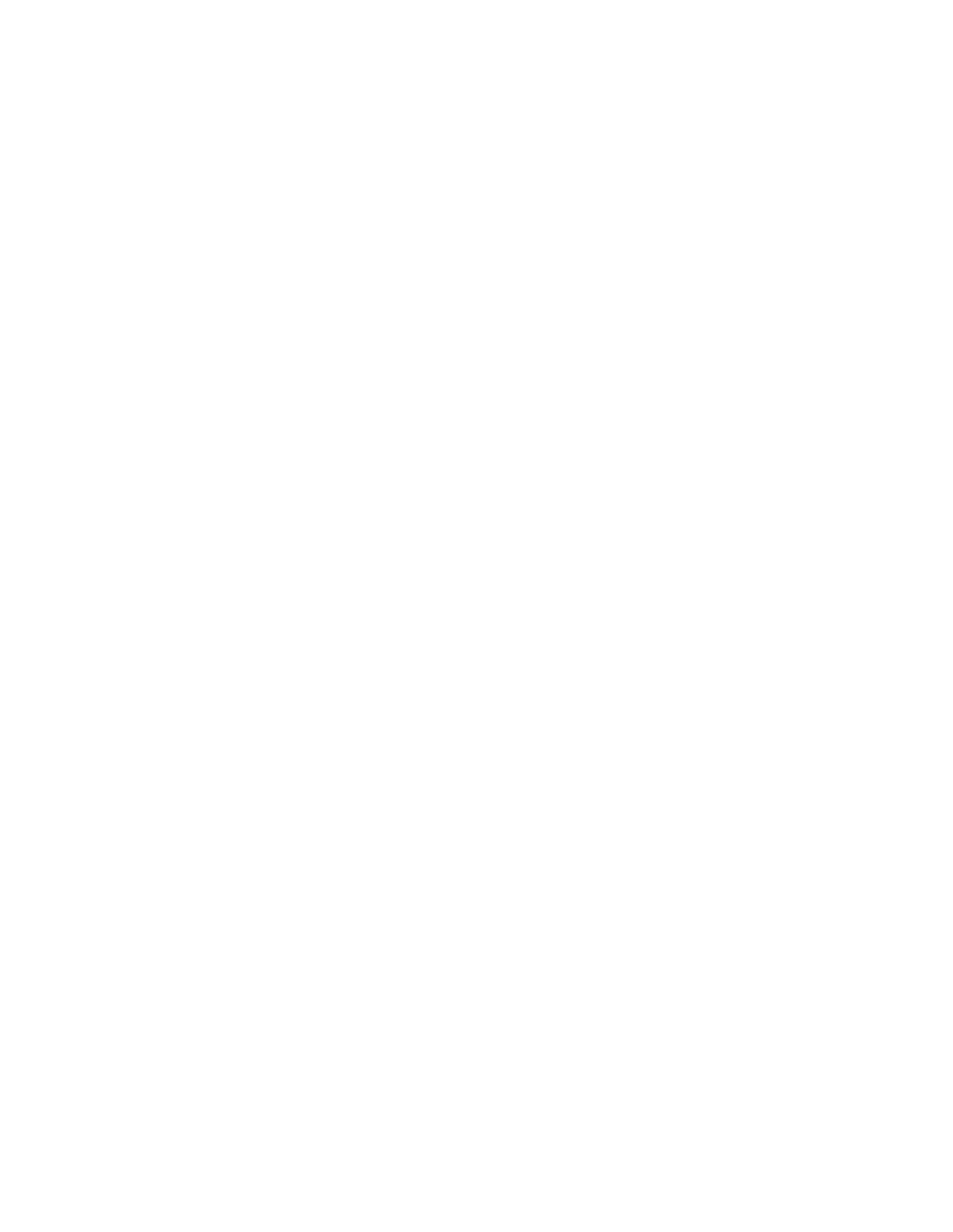### **Appendix D: The Social Media Landscape & Glossary of Terms**

Here's a guide to help you understand social media services and tools.

| <b>Technology</b>                       | <b>Simple Definition</b>                                                             | <b>Examples</b>                                                                                                                                                                | <b>Opportunity/Potential in</b><br>Government                                                                                                                                                                                        |
|-----------------------------------------|--------------------------------------------------------------------------------------|--------------------------------------------------------------------------------------------------------------------------------------------------------------------------------|--------------------------------------------------------------------------------------------------------------------------------------------------------------------------------------------------------------------------------------|
| <b>Blogs</b>                            | Journal or diary with social<br>collaboration (comments)                             | Blogger, Wordpress<br>Human Services Agency: Fatherhood Collaborative<br>http://fatherhoodcollaborative.blogspot.com/<br>County Manager's Office http://smcnews.wordpress.com/ | Government information to new<br>audiences. Puts human face on<br>government using informal tone.<br>Opens public conversations.<br>Surface issues & solve them.                                                                     |
| Microblogging                           | Form of blogging which allows<br>brief (140 characters) text<br>updates.             | Twitter, Tumblr., Jaiku, Cromple<br><b>Health: Environmental Health</b><br>https://twitter.com/flowstobay<br>Sheriff's Jail Planning http://twitter.com/jailplanning           | Broadcast messages: emergencies,<br>news, announcements, real time<br>reporting, recruiting. The media<br>follows Twitter feeds of<br>newsmakers.                                                                                    |
| <b>Wikis</b>                            | Collaborative authoring & editing                                                    | Wikipedia, PB Works, Wikispaces<br>San Mateo County Style Guide<br>http://smcmediaguide.pbworks.com/                                                                           | Workgroup or public collaboration<br>for project management, knowledge<br>sharing, public input. Contributions<br>to 3rd party sites e.g. Wikipedia.                                                                                 |
| Video, Image &<br>Multimedia<br>Sharing | Video & image libraries -<br>community members can share &<br>comment on media       | YouTube, Vimeo, Flickr, Picasa, Slideshare, Scribd<br>PenTV http://www.vimeo.com/peninsulatv<br>Library http://www.flickr.com/photos/smcl/                                     | Public outreach, education, training,<br>other communication for<br>"connected" and on-line audiences.<br>How To videos & audios to improve<br>service and achieve mission.<br>Save costs through use of photos<br>posted by public. |
| Podcasting                              | Multimedia content syndicated<br>out for use on iPod TM, Mp3<br>players & computers. | Podcast Alley, iTunes, Podcast Pickle                                                                                                                                          | More ways to get message out.<br>Build trust with conversational voice.<br>Use for updates, live government<br>deliberations, emergencies, how-to<br>messages                                                                        |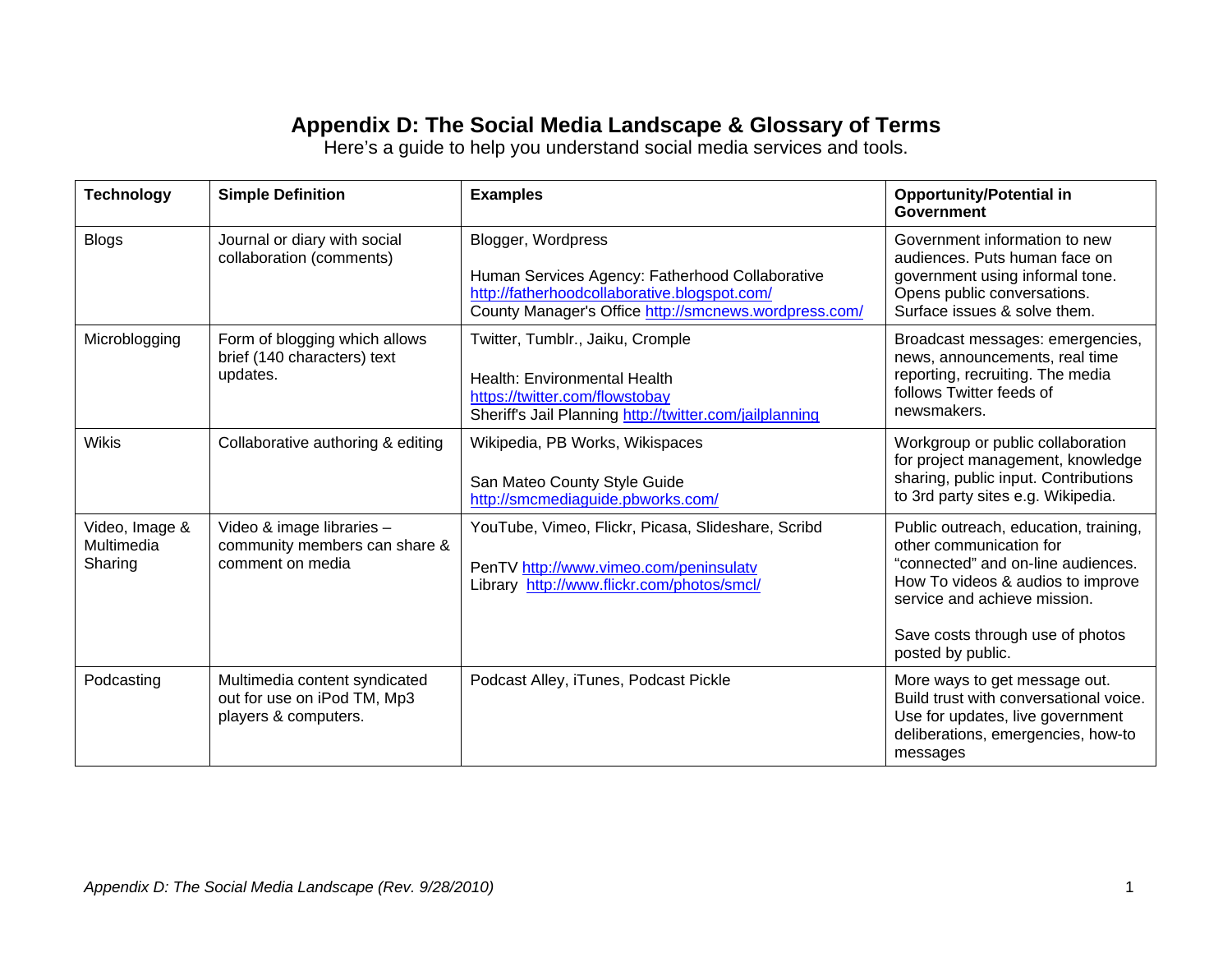| <b>Virtual Worlds</b>                                     | Simulations of environments &<br>people. Users take the form of<br>avatars.                                                                                    | Webkinz, Whyville, Second Life, FarmVille                                                                       | Public outreach and other<br>communication for kids and niche<br>Internet audiences. Virtual Town<br>halls, education, training.  |
|-----------------------------------------------------------|----------------------------------------------------------------------------------------------------------------------------------------------------------------|-----------------------------------------------------------------------------------------------------------------|-----------------------------------------------------------------------------------------------------------------------------------|
| Social<br>Networking<br><b>Sites</b>                      | Users can add friends, send<br>messages & build their own<br>profile.                                                                                          | Facebook, MySpace, Meetup, Ning<br>San Mateo County Human Resources<br>http://www.facebook.com/SanMateoCountyHR | Build/join communities. Potential<br>viral of spread messages & content<br>friend to friend. Recruitment. Event<br>announcements. |
| Social<br>Networking<br>Sites (Business<br>Professionals) | Users can find others in similar<br>professions, send messages &<br>build their own profile.                                                                   | LinkedIn, Plaxo, GovLoop                                                                                        | Recruitment. Encouraging<br>employees to maintain complete<br>profiles may strengthen an<br>organization's reputation.            |
| Social<br>Bookmark &<br>News (Sharing,<br>Tagging) Sites  | Users can share, discover and<br>vote on content                                                                                                               | Digg, Reddit, StumbleUpon, Del.icio.us, Yahoo!                                                                  | Increase the popularity and use of<br>government pages, information, and<br>services. Viral marketing.                            |
| Crowdsourcing                                             | Problems are broadcast to an<br>unknown group of solvers in the<br>form of an open call for solutions.<br>Users can vote and comment on<br>proposed solutions. | IdeaScale, ChallengePost<br><b>SMC Budget Ideas</b><br>http://smcbudget.ideascale.com                           | Motivate, inspire and guide the<br>public to solve challenges. Gain<br>better solutions. Tap the wisdom of<br>crowds.             |